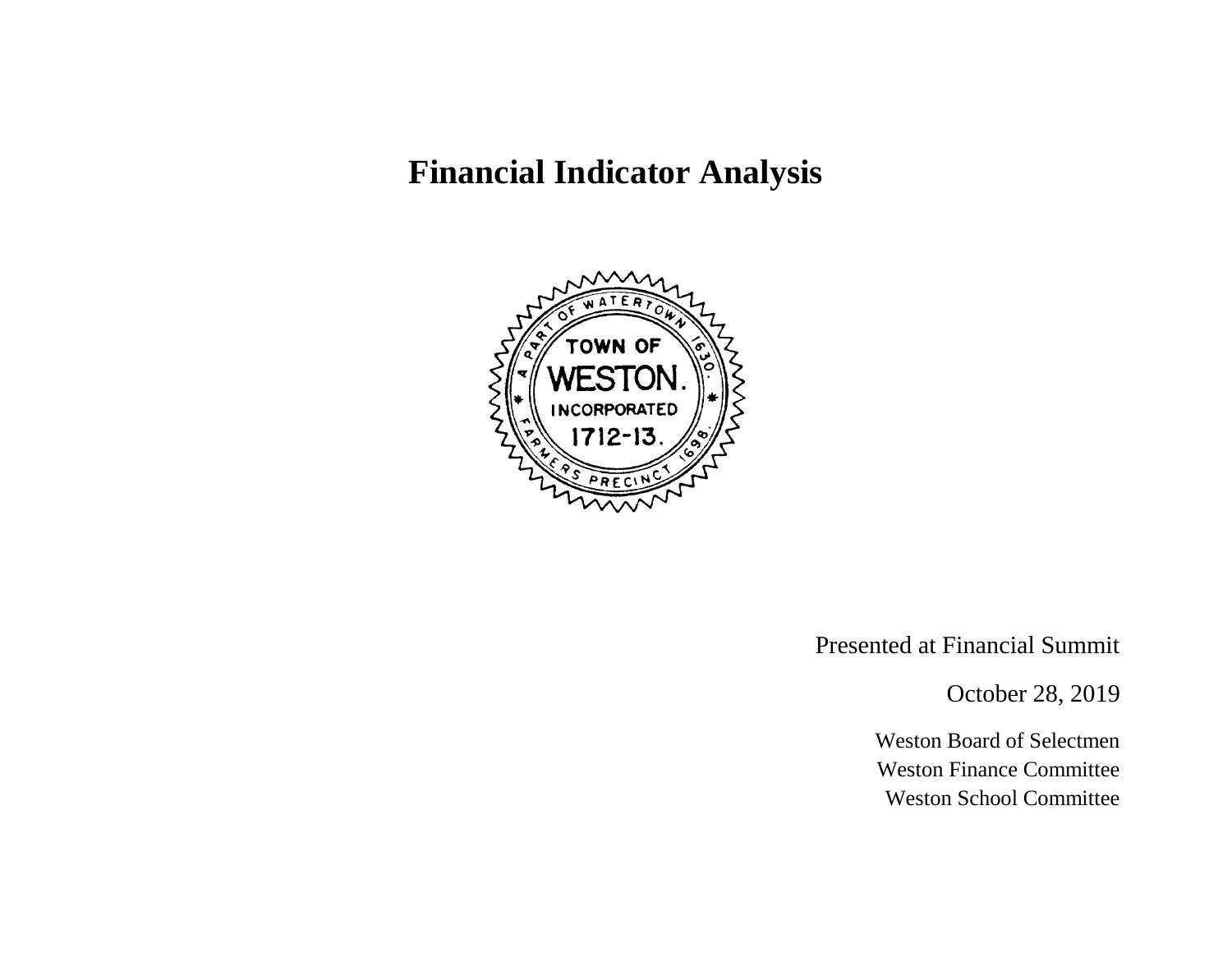# **Table of Contents**

Executive Summary 2

|                   | <b>Financial Forecast</b>                                     |    |
|-------------------|---------------------------------------------------------------|----|
|                   | Level Service – Revenue and Expenditure Projection: FY21-FY23 | 5  |
|                   | <b>Financial Indicators</b>                                   |    |
| Indicator 1       | Revenues per Household                                        | 7  |
| Indicator 2       | State Aid                                                     | 8  |
| Indicator 3       | <b>Revenues Related to Economic Growth</b>                    | 9  |
| Indicator 4       | <b>Property Tax Revenues</b>                                  | 10 |
| Indicator 5       | <b>Uncollected Property Taxes</b>                             | 11 |
| Indicator 6       | Expenditures per Household                                    | 12 |
| Indicator 7       | Salaries and Wages                                            | 13 |
| Indicator 8       | <b>Employee Benefits</b>                                      | 14 |
| Indicator 9       | <b>Unfunded Liabilities</b>                                   | 15 |
| Indicator 10      | <b>Pension Liability</b>                                      | 16 |
| Indicator 11      | <b>Pension Benefits</b>                                       | 17 |
| Indicator 12      | <b>OPEB</b> Liability                                         | 18 |
| Indicator 13      | Debt Service                                                  | 19 |
| Indicator 14      | Long Term Debt                                                | 20 |
| Indicator 15      | <b>Reserves/Fund Balance</b>                                  | 21 |
| Indicator 16      | Population                                                    | 22 |
| Supplemental Data | Notes on Budget Projection: FY21-FY23                         | 23 |

Prepared by: Charles Young, Procurement Agent/Financial Analyst, Susan Kelley, Finance Director, Leon Gaumond, Town Manager, Pete Forcellese, Treasurer/Collector, Lisa Yanakakis, Asst. Town Manager/Human Resources Director, Molly Fitzpatrick, HR Generalist/Benefits Coordinator

Based on: Evaluating Financial Condition, ICMA, 2003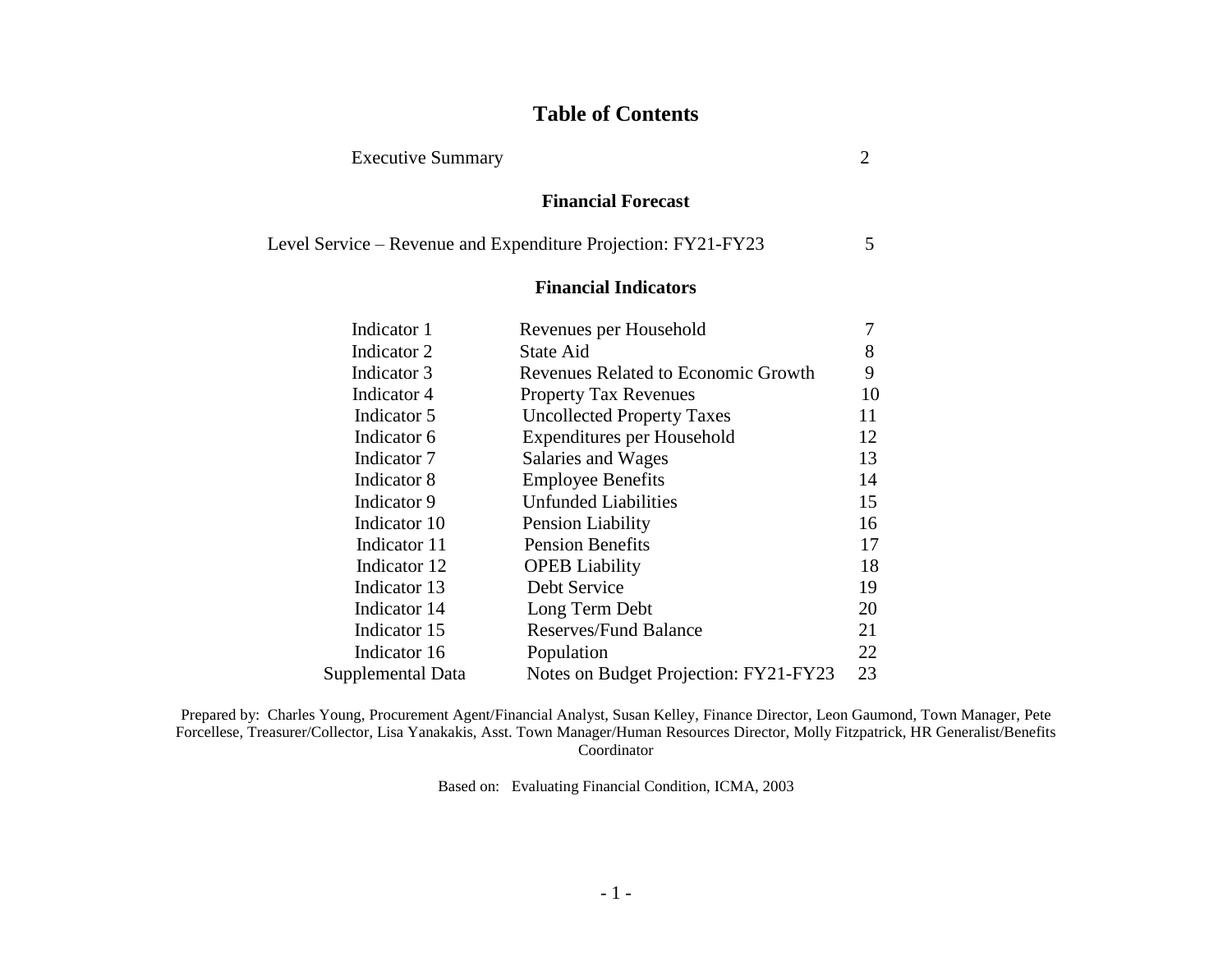# **Executive Summary**

- 1. Assuming a level service budget, the following is projected:
	- a. FY2021 a budget gap of \$0 (due to 6/30/2019 free cash)
	- b. FY2022 a budget gap of \$837,570
	- c. FY2022 a budget gap of \$1,294,490
- 2. Highlights of Weston's financial indicators relate to six main areas of financial condition Revenue, Expenditures, Employee Benefits, Debt, Reserves, and Population.

### Revenue

- See Financial Indicator 3 Revenues Related to Economic Growth
	- o Economic growth as a percentage of operating revenues increased slightly in FY19. The ratio is still favorable; however, we will watch this to see if this will be a continuing trend. Currently there are three to five 40(B) projects being discussed which could have a positive impact on economic growth, but could impact operating budgets. Since Weston's tax base is 95% residential, and 1/3 of land is conservation, local revenue sources which are not related to economic growth, should be looked at in the upcoming years, as economic growth is not as controllable as other revenues.
	- o Increasing economic growth revenues, particularly growth in the tax base, will increase the Town's future operating budget flexibility.

### Expenditures

- See Financial Indicator 6 Expenditures per Household
	- o The FY2019 increase in expenditures is primarily due to an increase in Unclassified expenses (Primarily Pension expenses), Facilities, due to the 6% increase each year for capital maintenance, Public Safety due to the purchase of a \$500,000 fire pumper, and Public Works expenses due to the funding for road infrastructure improvements.
- See Financial Indicator  $7 -$  Salaries and Wages (as a percentage of total spending)
	- o The rate of employee salary increases, primarily the result of collective bargaining with employee unions, has been relatively low since 2011. In FY11, there was no cost of living adjustment for any employee. Since then, salary increases have ranged from 1 to 2.5%. 11 of 12 union contracts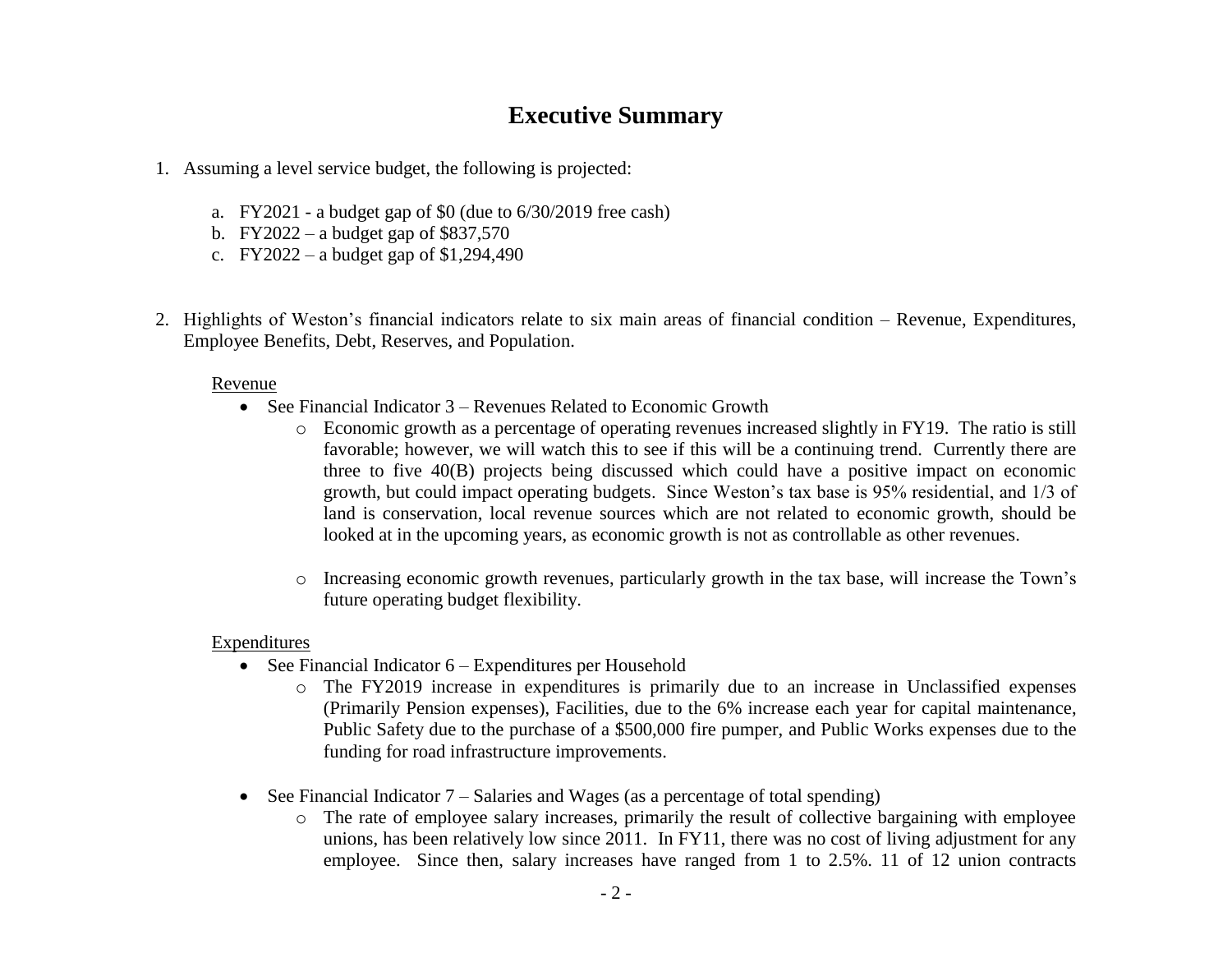expired 6/30/2019 and are still being negotiated in FY20. Salary increases tend to correlate to the Boston area CPI-U.

Employee Benefits

- See Financial Indicator 10 Pension Liability (Middlesex Retirement System)
	- $\circ$  The 2018 actuarial study indicates that the percent of Weston's pension liability that is funded has increased by 2.9%. Middlesex Retirement plans to fully fund its pension liability by 2035, with a goal of 6.5% increases in annual assessments to member communities through 2028 and 3.95% thereafter.
	- o The Town could pay down the unfunded liability quicker by voluntarily contributing more to the mandatory annual assessment. Any additional funds contributed by the Town would not subsidize other communities and members of the Middlesex Retirement System.
- See Financial Indicator 11 Pension Benefits Paid
	- o The percentage of total pension assets paid in benefits has returned below the 2002 level of 11% after years of increases. The percentage decreased in 2018 from 2016 as the Pension Assets grew significantly by \$13.5 million. As more employees retire, it is important that the Town contributes to the unfunded liability to increase the pension assets.
	- o As long- term employees retire who have contributed 5% and 7% to the Middlesex Retirement System, they are replaced by new employees who pay 9% plus 2% over \$30,000, which increases overall contributions. There are no longer any employees contributing 5%. 86% of employees are currently contributing 9% plus 2% over \$30,000.
- See Financial Indicator  $12 -$  OPEB Liability
	- o The Actuarial Required Contribution (ARC), per the actuarial valuation, has been funded in the past 8 years.
	- o Though the Town's accrued liability has increased, continued funding of the ARC has improved the OPEB liability funded ratio to 19.7% as of 6/30/2018.
	- o Per recent GASB statement 75, the total unfunded liability was added to the Town's balance sheet in FY18. The ratio going forward to watch should be the unfunded OPEB liability percentage. The next actuarial valuation as of 7/1/2018 will be completed in late fall of FY19 and although not required by statute, it should be considered to add a funding date to the model, rather than a 30- year projection each valuation.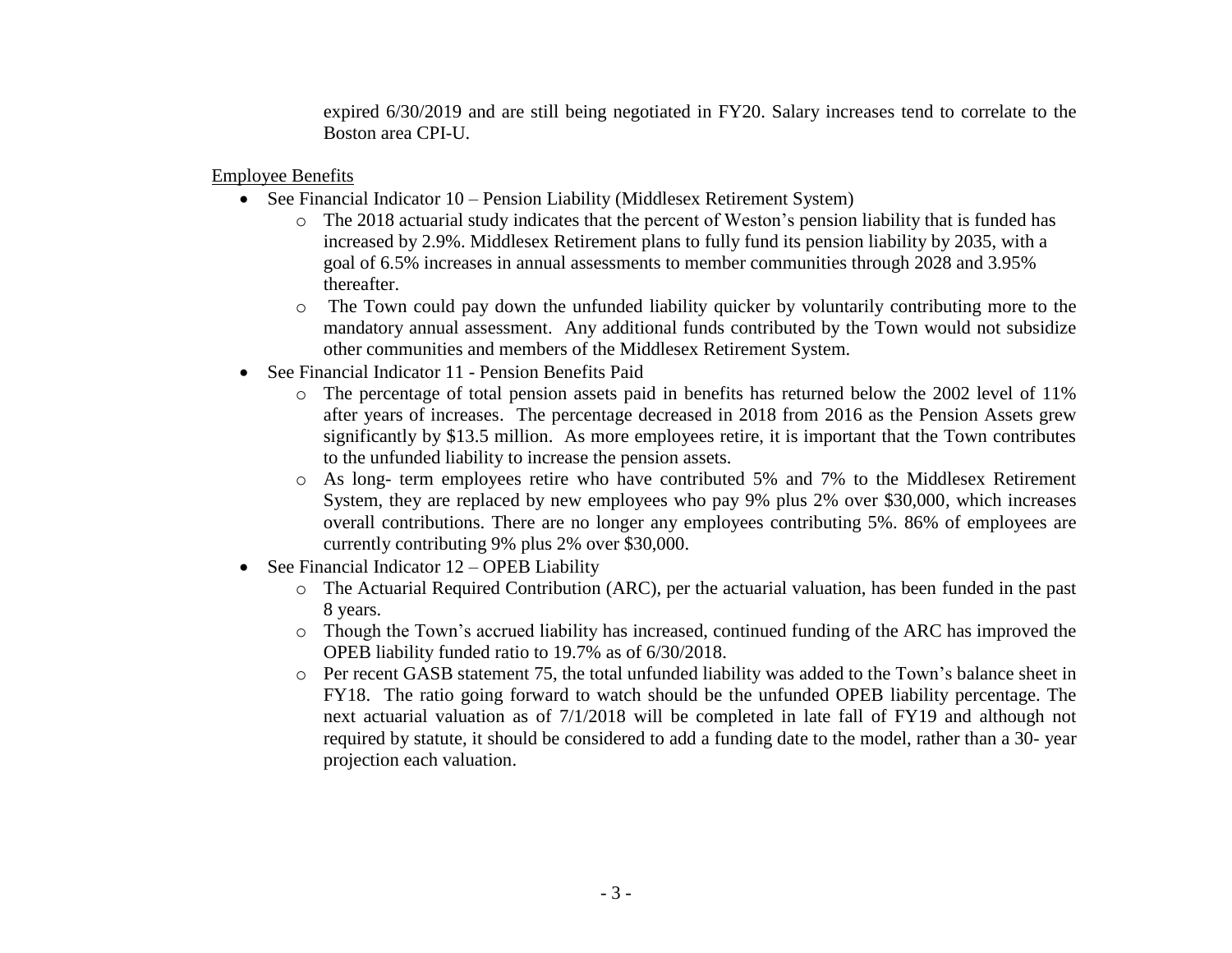#### Debt

- See Financial Indicator 13 Debt Service
	- o Debt service exceeding 15 percent of operating revenues is considered a warning indicator; Weston's debt service has hovered around the 10 percent mark since 2002. Debt service is expected to increase in FY22 due to the Case House and Town Center projects currently in progress.
	- o This indicator is intended for debt that is included in the operating budget, as it could potentially take away from other Town services, if got to be too high. Since Weston's debt is primarily excluded, it is not included in the operating budget figure, but as an additional amount added to the tax levy.
- See Financial Indicator  $14 Long Term$  Debt
	- o Overall long -term debt has declined since 2015. Large projects maturing in 2020 & 2021 will soften the increase in the amount outstanding, as new larger projects approved at Town Meeting are added.
	- o High assessed valuation and healthy per capita income help offset any adverse impacts of the increased debt burden.

### Reserves

- See Financial Indicator 15 Reserves/Fund Balance
	- o The Reserves continue to be funded as planned; reserves are reviewed by the Finance Committee and Board of Selectmen to see if targets should be updated.
	- o In FY19, the undesignated fund balance increased due to departmental expenditure turn backs and actual total revenues coming in higher than projected, mainly due to collection of \$1 million in tax liens.
	- o Weston's reserve level increased in FY19. The FY19 funding level was 14.4% which was up 0.8% from FY18. Weston continues to fund the Reserves to meet the recommendation of rating agencies, which is that reserves be between 5-15% of operating revenues.

### Population

- See Financial Indicator  $16$  Population
	- o The population of residents 60 years of age and older increased in FY18. However, as the Weston population ages, an additional demand for services (i.e. Council on Aging services, Fire Department services) will be created by this age group. A COA needs assessment was completed in FY19 which could have impacts on future operating and capital budgets.
	- o The population or residents 17 years of age and younger decrease by 4% in FY19. This age group should be watched as it correlates to school enrollment figures. If current proposed 40B projects are approved, this could have a major impact on the 0-17 age group which could also have major impacts on future school operating and capital budgets.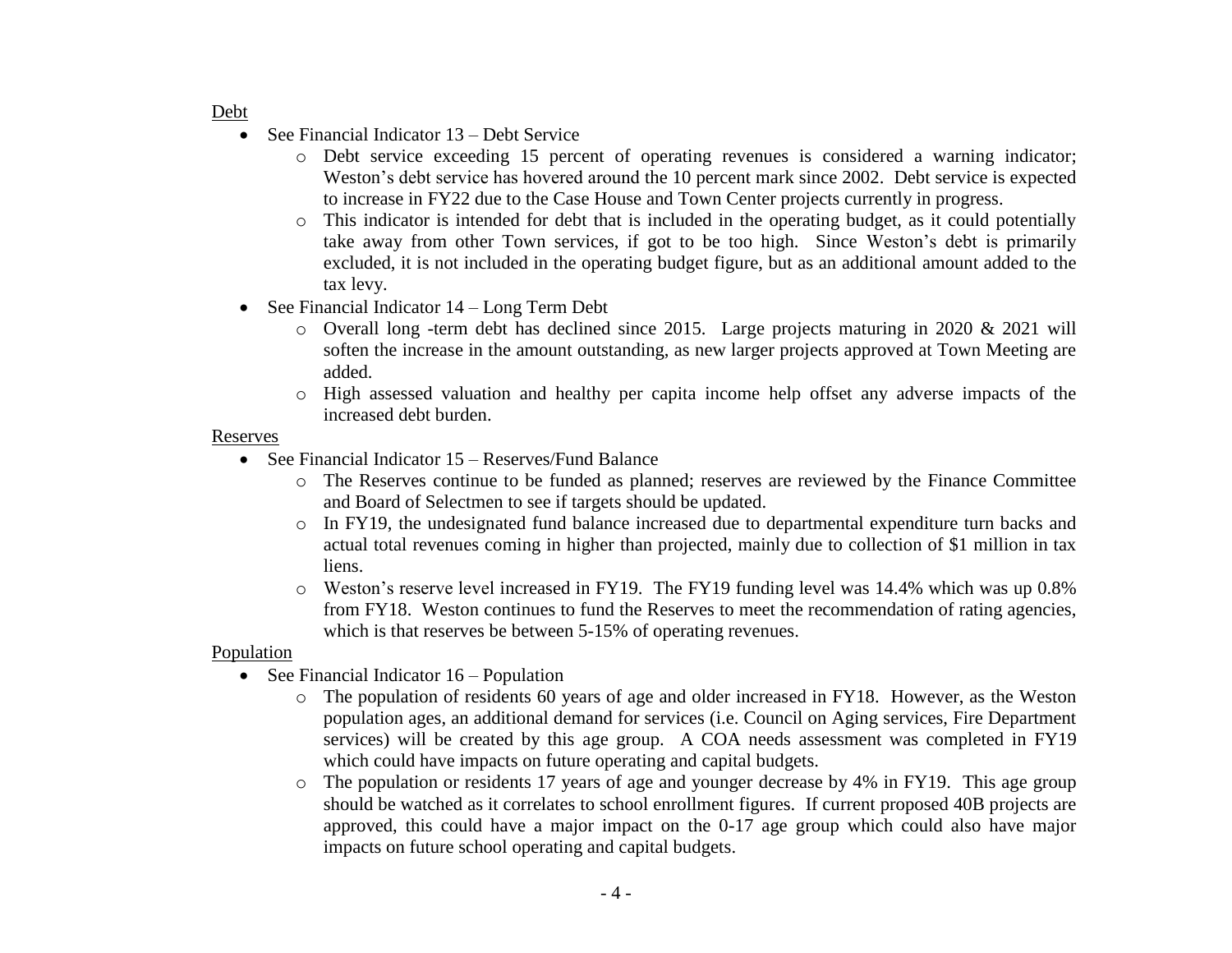#### **TOWN OF WESTON REVENUE AND EXPENDITURE PROJECTION - FY19-FY22 LEVEL SERVICE BUDGET**

|                                       |                     |         |                             |         | Scenario 1                  |          | Scenario 2                                 |          |                               |         |  |
|---------------------------------------|---------------------|---------|-----------------------------|---------|-----------------------------|----------|--------------------------------------------|----------|-------------------------------|---------|--|
|                                       | <b>FY20</b>         |         | <b>FY21</b>                 |         | <b>FY22</b>                 |          | <b>FY22</b>                                |          | <b>FY23</b>                   |         |  |
|                                       |                     |         |                             |         |                             |          | <b>Level Service with</b><br><b>Budget</b> |          |                               |         |  |
|                                       | As Approved by Town |         | <b>Level Service Budget</b> |         | <b>Level Service Budget</b> |          | <b>Reductions/Revenue</b>                  |          | <b>Level Service Increase</b> |         |  |
|                                       | <b>Meeting</b>      |         |                             |         |                             |          | Increases to resolve                       |          | over Scenario 2               |         |  |
|                                       |                     |         |                             |         |                             |          | deficit                                    |          |                               |         |  |
|                                       | <b>Budget</b>       | $%$ Inc | <b>Requested</b>            | $%$ Inc | Projected                   | $%$ Inc  | Projected                                  | $%$ Inc  | Projected                     | $%$ Inc |  |
| <b>Expenditures</b>                   |                     |         |                             |         |                             |          |                                            |          |                               |         |  |
| <b>Salaries</b>                       |                     |         |                             |         |                             |          |                                            |          |                               |         |  |
| <b>General Government</b>             | 14,175,530          | 5.7%    | 14,600,796                  | 3.0%    | 15,038,820                  | 3.0%     | 15,038,820                                 | 3.0%     | 15,489,984                    | 3.0%    |  |
| Education                             | 35,888,565          | 5.4%    | 36,965,222                  | 3.0%    | 38,074,179                  | 3.0%     | 38,074,179                                 | 3.0%     | 39,216,404                    | 3.0%    |  |
| sub-total Salaries                    | 50,064,095          | 5.5%    | 51,566,018                  | 3.0%    | 53,112,998                  | 3.0%     | 53,112,998                                 | 3.0%     | 54,706,388                    | 3.0%    |  |
| <b>Employee Benefits</b>              |                     |         |                             |         |                             |          |                                            |          |                               |         |  |
| Group Insurance & Medicare            | 11,129,750          | 2.6%    | 11,686,238                  | 5.0%    | 12,270,549                  | 5.0%     | 12,270,549                                 | 5.0%     | 12,884,077                    | 5.0%    |  |
| <b>Retirement Systems</b>             | 5,287,887           | 3.4%    | 5,631,600                   | 6.5%    | 5,997,654                   | 6.5%     | 5,997,654                                  | 6.5%     | 6,387,501                     | 6.5%    |  |
| Workers' Comp & Unemployment          | 399,334             | $-9.2%$ | 419,301                     | 5.0%    | 440,266                     | 5.0%     | 440,266                                    | 5.0%     | 462,279                       | 5.0%    |  |
| sub-total Employee Benefits           | 16,816,971          | 2.5%    | 17,737,138                  | 5.5%    | 18,708,469                  | 5.5%     | 18,708,469                                 | 5.5%     | 19,733,857                    | 5.5%    |  |
| <b>Other Unclassified</b>             |                     |         |                             |         |                             |          |                                            |          |                               |         |  |
| Insurance, Property & Liability       | 424,424             | 6.61%   | 445,645                     | 5.0%    | 467,927                     | 5.0%     | 467,927                                    | 5.0%     | 491,324                       | 5.0%    |  |
| Separate Articles                     |                     |         |                             |         |                             |          |                                            |          |                               |         |  |
| All Other                             |                     |         |                             |         |                             |          |                                            |          |                               |         |  |
| <b>General Government</b>             | 7,813,609           | 12.1%   | 7,969,881                   | 2.0%    | 8,129,279                   | 2.0%     | 8,129,279                                  | 2.0%     | 8,291,864                     | 2.0%    |  |
| Cash Capital                          |                     |         |                             |         |                             |          |                                            |          |                               |         |  |
| Education                             | 5,552,826           | $-8.0%$ | 5,719,411                   | 3.0%    | 5,890,993                   | 3.0%     | 5,890,993                                  | 3.0%     | 6,067,723                     | 3.0%    |  |
| Non-Excluded Debt Service             | 29,460              | $-4.5%$ | 29,080                      | $-1.3%$ | 9,700                       | $-66.6%$ | 9,700                                      | $-66.6%$ | 9,700                         | 0.0%    |  |
| sub-total All Other                   | 13,395,895          | $-2.9%$ | 13,718,372                  | 2.4%    | 14,029,972                  | 2.3%     | 14,029,972                                 | 2.3%     | 14,369,287                    | 2.4%    |  |
| Reserves                              |                     |         |                             |         |                             |          |                                            |          |                               |         |  |
| <b>Finance Committee Reserve Fund</b> | 611,910             | 4.3%    | 616,306                     | 0.7%    | 637,540                     | 3.4%     | 637,540                                    | 3.4%     | 656,386                       | 3.0%    |  |
| <b>Facilities Maintenance</b>         | 600,788             | 6.0%    | 636,835                     | 6.0%    | 675,045                     | 6.0%     | 675,045                                    | 6.0%     | 715,548                       | 6.0%    |  |
| <b>Uninsured Losses</b>               |                     | 0.0%    |                             | 0.0%    |                             | 0.0%     |                                            | 0.0%     |                               | 0.0%    |  |
| Workers' Comp Police/Fire             | 20,000              | 0.0%    | 25,000                      | 25.0%   | 25,000                      | 0.0%     | 25,000                                     | 0.0%     | 25,000                        | 0.0%    |  |
| Post-Employment Benefits Reserve      | 2,214,656           | 4.4%    | 2,335,879                   | 5.5%    | 2,225,491                   | $-4.7%$  | 2,225,491                                  | $-4.7%$  | 2,167,262                     | $-2.6%$ |  |
| <b>Stabilization Fund</b>             |                     | 0.0%    |                             | 0.0%    |                             | 0.0%     |                                            | 0.0%     |                               | 0.0%    |  |
| Pension Stabilization Fund            |                     | 0.0%    |                             | 0.0%    | $\blacksquare$              | 0.0%     |                                            | 0.0%     |                               | 0.0%    |  |
| <b>Compensated Absences</b>           | 240,000             | 9.1%    | 260,000                     | 8.3%    | 280,000                     | 7.7%     | 280,000                                    | 7.7%     | 300,000                       | 7.1%    |  |
| sub-total Reserves                    | 3,687,354           | 4.9%    | 3,874,020                   | 5.1%    | 3,843,076                   | $-0.8%$  | 3,843,076                                  | $-0.8%$  | 3,864,196                     | 0.5%    |  |
| <b>Budget Reduction</b>               |                     |         |                             |         |                             |          | (418, 785)                                 |          |                               |         |  |
| <b>Total Expenditures</b>             | 84,388,739          | 3.4%    | 87,341,193                  | 3.5%    | 90,162,443                  | 3.2%     | 89,743,658                                 | 2.8%     | 93,165,053                    | 3.3%    |  |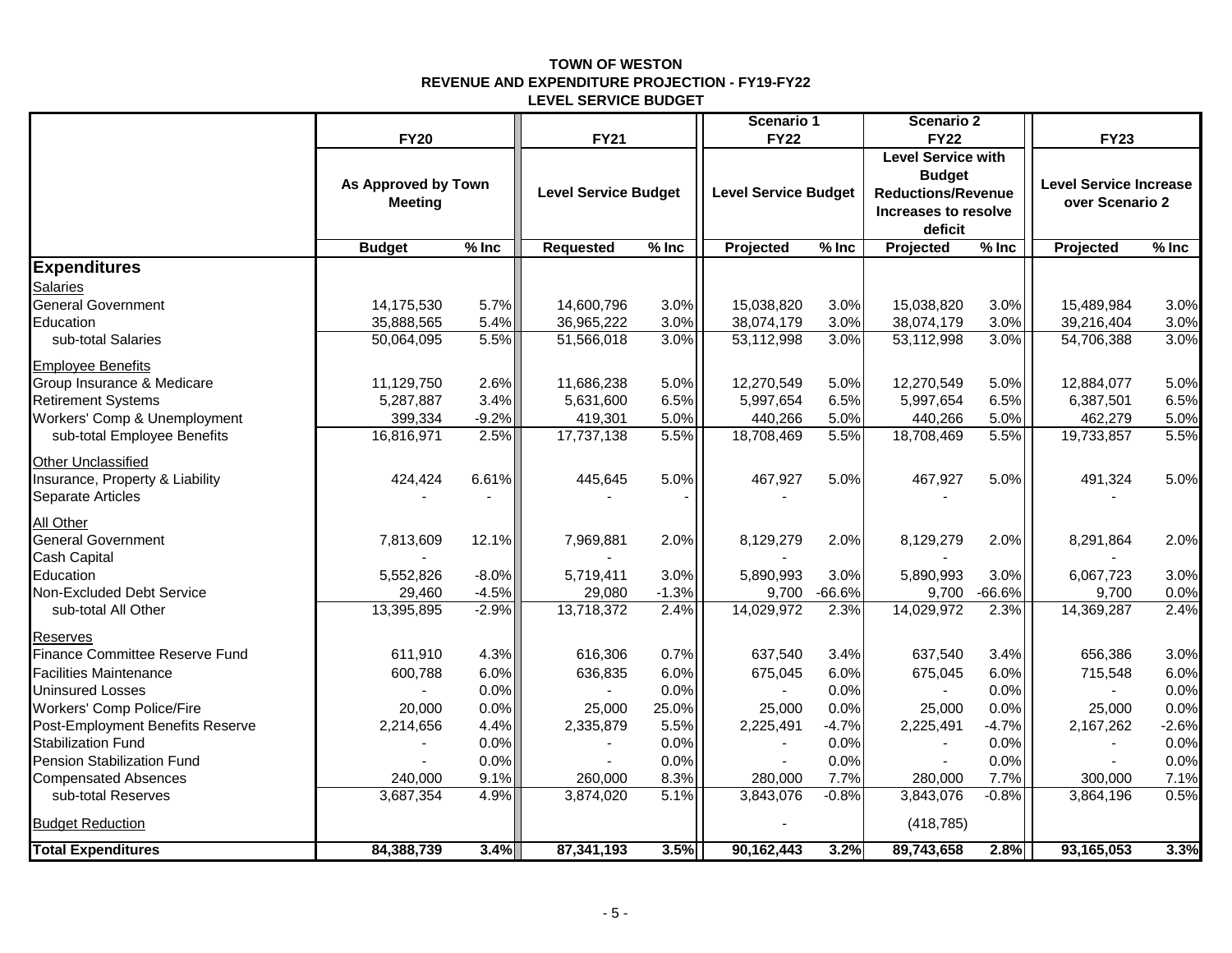#### **TOWN OF WESTON REVENUE AND EXPENDITURE PROJECTION - FY19-FY22 LEVEL SERVICE BUDGET**

|                                         |                                       |           |                                                                                                                                                                          |          | Scenario 1  |                                                  | <b>Scenario 2</b> |         |               |             |
|-----------------------------------------|---------------------------------------|-----------|--------------------------------------------------------------------------------------------------------------------------------------------------------------------------|----------|-------------|--------------------------------------------------|-------------------|---------|---------------|-------------|
|                                         | <b>FY20</b>                           |           | <b>FY21</b>                                                                                                                                                              |          | <b>FY22</b> |                                                  | <b>FY22</b>       |         | <b>FY23</b>   |             |
|                                         | As Approved by Town<br><b>Meeting</b> |           | <b>Level Service with</b><br><b>Budget</b><br><b>Level Service Budget</b><br><b>Level Service Budget</b><br><b>Reductions/Revenue</b><br>Increases to resolve<br>deficit |          |             | <b>Level Service Increase</b><br>over Scenario 2 |                   |         |               |             |
|                                         | <b>Budget</b>                         | $%$ Inc   | <b>Requested</b>                                                                                                                                                         | $%$ Inc  | Projected   | $%$ Inc                                          | Projected         | $%$ Inc | Projected     | $%$ Inc $%$ |
| <b>Revenue</b>                          |                                       |           |                                                                                                                                                                          |          |             |                                                  |                   |         |               |             |
| <b>Property Tax Levy</b>                | 71,839,831                            | 4.2%      | 74,421,374                                                                                                                                                               | 3.6%     | 76,896,908  | 3.3%                                             | 76,896,908        | 3.3%    | 79,434,331    | 3.3%        |
| - New Growth                            | 1,038,044                             | $-25.8\%$ | 600,000                                                                                                                                                                  | $-42.2%$ | 600,000     | 0.0%                                             | 600,000           | 0.0%    | 600,000       | 0.0%        |
| <b>Unused Levy Capacity</b>             | (1,038,044)                           | $-25.8\%$ | (600,000)                                                                                                                                                                | $-42.2%$ | (600,000)   |                                                  | (600,000)         | 0.0%    | (600,000)     |             |
| - Override                              |                                       |           |                                                                                                                                                                          |          |             |                                                  |                   |         |               |             |
| <b>State Aid</b>                        | 4,249,040                             | 2.7%      | 4,249,040                                                                                                                                                                | 0.0%     | 4,249,040   | 0.0%                                             | 4,249,040         | 0.0%    | 4,249,040     | 0.0%        |
| <b>Local Receipts</b>                   | 5,709,922                             | 4.9%      | 5,710,913                                                                                                                                                                | 0.0%     | 5,710,913   | 0.0%                                             | 5,710,913         | 0.0%    | 5,710,913     | 0.0%        |
| <b>Prior Year Balances/Other</b>        | 3,454,500                             | $-10.6\%$ | 3,822,000                                                                                                                                                                | 10.6%    | 3,322,000   | $-13.1%$                                         | 3,322,000         | -13.1%  | 3,322,000     | 0.0%        |
| <b>Revenue Offsets</b>                  | (1,399,573)                           | 4.2%      | (1,405,177)                                                                                                                                                              | 0.4%     | (1,405,177) | 0.0%                                             | (1,405,177)       | 0.0%    | (1,405,177)   | 0.0%        |
| <b>Other Revenues</b>                   | 535,019                               | 1.5%      | 543,043                                                                                                                                                                  | 1.5%     | 551,189     | 1.5%                                             | 551,189           | 1.5%    | 559,456       | 1.5%        |
| Revenue Increase                        |                                       |           |                                                                                                                                                                          |          |             |                                                  | 418,785           |         |               |             |
| <b>Total Revenue</b>                    | 84,388,739                            | 3.4%      | 87,341,193                                                                                                                                                               | 3.5%     | 89,324,873  | 2.3%                                             | 89,743,658        | 2.8%    | 91,870,563    | 2.4%        |
| <b>Budget Surplus (Deficit)</b>         | 0                                     |           | $\mathbf{0}$                                                                                                                                                             |          | (837,570)   |                                                  | ٠                 |         | (1, 294, 490) |             |
|                                         |                                       |           |                                                                                                                                                                          |          |             |                                                  |                   |         |               |             |
| Add Net Exempt Debt Service - Estimated | 8,704,901                             | 10.0%     | 9,353,000                                                                                                                                                                | 7.4%     | 10,631,931  | 13.7%                                            |                   |         | 10,321,493    | $-2.9%$     |
| Total Estimated Property Tax Levy*      | 80,544,732                            | $4.8\%$   | 83,774,374                                                                                                                                                               | 4.0%     | 87,528,839  | 4.5%                                             |                   |         | 89,755,824    | 2.5%        |

*\*Assumes resolution of deficit through spending cuts or increases in other revenue sources.*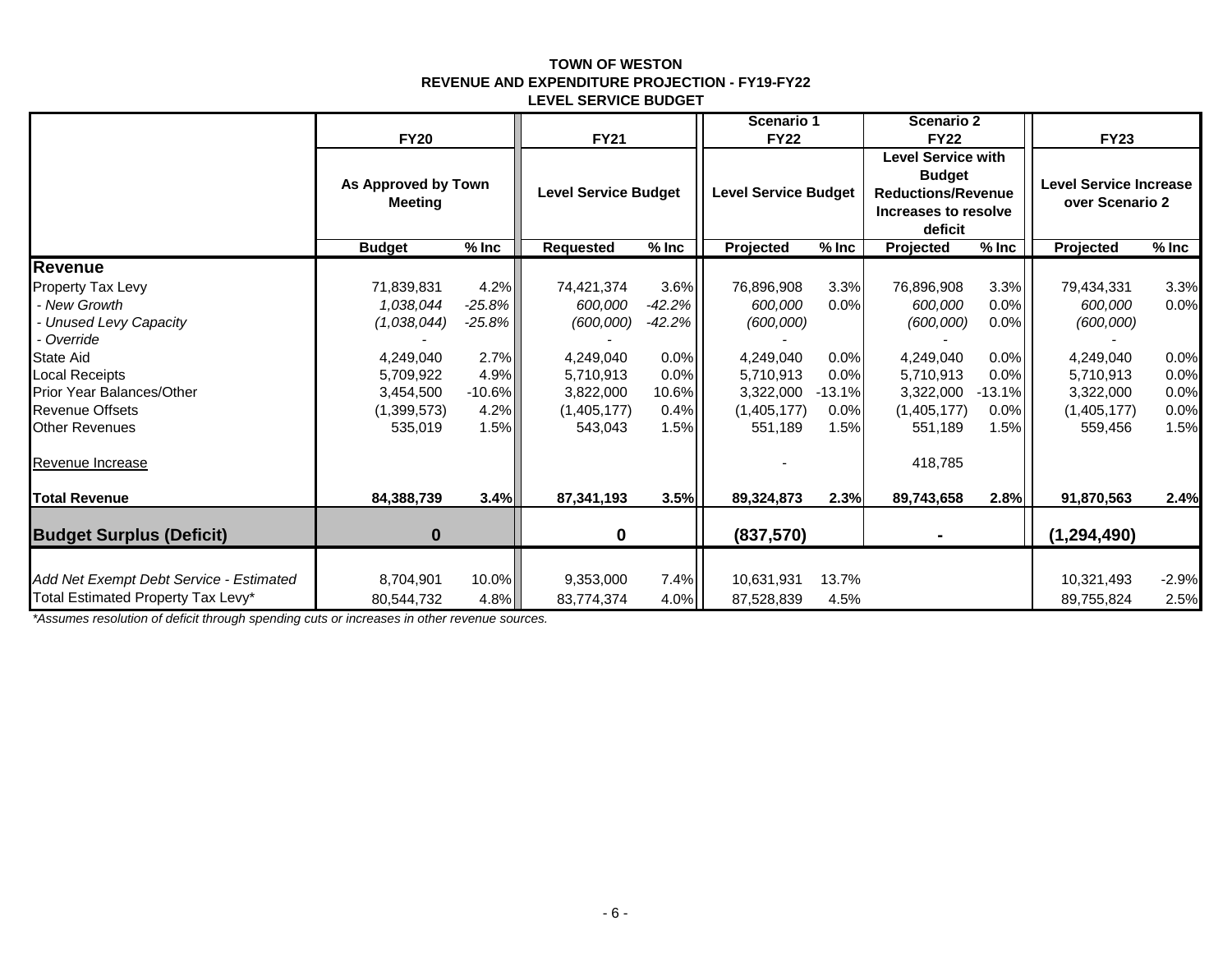### **FINANCIAL INDICATOR 1- Revenues per Household**



**A decrease in net operating revenues per household (constant dollars) is considered a warning indicator.**

| <b>Weston Trend</b> |             |  |  |  |  |  |  |  |
|---------------------|-------------|--|--|--|--|--|--|--|
|                     | favorable   |  |  |  |  |  |  |  |
|                     | marginal    |  |  |  |  |  |  |  |
|                     | unfavorable |  |  |  |  |  |  |  |
|                     | uncertain   |  |  |  |  |  |  |  |

| rmula: | Net operating revenues (constant dollars) |
|--------|-------------------------------------------|
|        | Households (taxable parcels w/dwelling)   |

| fiscal year                               | 2010       | 2011       | 2012       | 2013       | 2014       | 2015       | 2016       | 2017       | 2018       | 2019       |
|-------------------------------------------|------------|------------|------------|------------|------------|------------|------------|------------|------------|------------|
| Gross operating revenues/transfers        | 70.641.472 | 73.117.964 | 72,957,723 | 73,630,500 | 77,985,914 | 78.786.936 | 81.010.808 | 84,151,435 | 87,425,434 | 90,268,797 |
| Less: excluded debt (net)                 | ,205,908   | 6,810,118  | 266.714    | 6.747.256  | 671,685"   | 7.027.037  | 8,105,064  | 8,084,603  | 8,094,771  | 7,941,707  |
| Net operating revenues                    | 63,435,564 | 66,307,846 | 65,691,009 | 66,883,244 | 70,314,229 | 71,759,899 | 72,905,744 | 76,066,832 | 79,330,663 | 82,327,090 |
| CPI-U, 1982-84 base year                  | 236.1      | 244.3      | 246.3      | 251.1      | 255.3      | 257.0      | 260.8      | 266.4      | 275.4      | 280.9      |
| CPI-U, 2000 base year                     | 128.9      | 133.3      | 134.5      | 137.0      | 139.4      | 140.3      | 142.4      | 145.4      | 150.3      | 153.4      |
| CPI-U, 2000 base, adj. constant dollars   | 77.6%      | 75.0%      | 74.4%      | 73.0%      | 71.8%      | 71.3%      | 70.2%      | 68.8%      | 66.5%      | 65.2%      |
| Net operating revenues (constant dollars) | 49,215,673 | 49,732,242 | 48,856,365 | 48,803,747 | 50,457,378 | 51,155,350 | 51,212,931 | 52,310,224 | 52,771,503 | 53,684,636 |
| Households (taxable parcels w/dwelling)   | 3,595      | 3,613      | 3,618      | 3,629      | 3,641      | 3,658      | 3,659      | 3,654      | 3,666      | 3,676      |
| <b>Net Operating Revenues per</b>         |            |            |            |            |            |            |            |            |            |            |
| Household (constant dollars)              | 13.690     | 13,765     | 13.504     | 13.448     | 13,858     | 13.985     | 13.996     | 14.316     | 14,395     | 14,604     |
| Percent change from prior year            | $-0.37%$   | 0.55%      | $-1.90%$   | $-0.41%$   | 2.62%      | 0.91%      | 0.09%      | 2.28%      | 0.55%      | 1.45%      |

Analysis: Revenues per Household is one measure of the Town's ability to maintain existing service levels. For most general government services, costs increase as the number of households increase. The increase in gross operating revenue is due mostly to Economic Growth revenues such as Motor Vehicle Excise tax, and it reflects a positive trend. State Aid increased by \$156K. Interest revenue increased by \$285K due to the consolidation of Town bank accounts at higher rates.Building permit revenue needs to be watched as it decreased by \$100K in FY19. The largest portion of operating revenues is from Real Estate taxes. The Net Operating Revenues have been increasing annually which indicates the continuing willingness of residents to fund a budget that maintains the current level of service.

Weston's revenue growth, in constant dollars (used instead of current dollars to adjust for inflation), has generally been positive due to growth in the residential tax base and tax increases (i.e., overrides). FY2019's increase in net operating revenue per household is due to a constant number of households coupled with a 3.25% increase in gross operating revenues/transfers.

**Outlook**: Revenues from general government have remained strong and net operating revenues have been steadily increasing. In order to shelter the Town from short-term fluctuations in any one revenue source, a concerted effort has been made to increase reserves.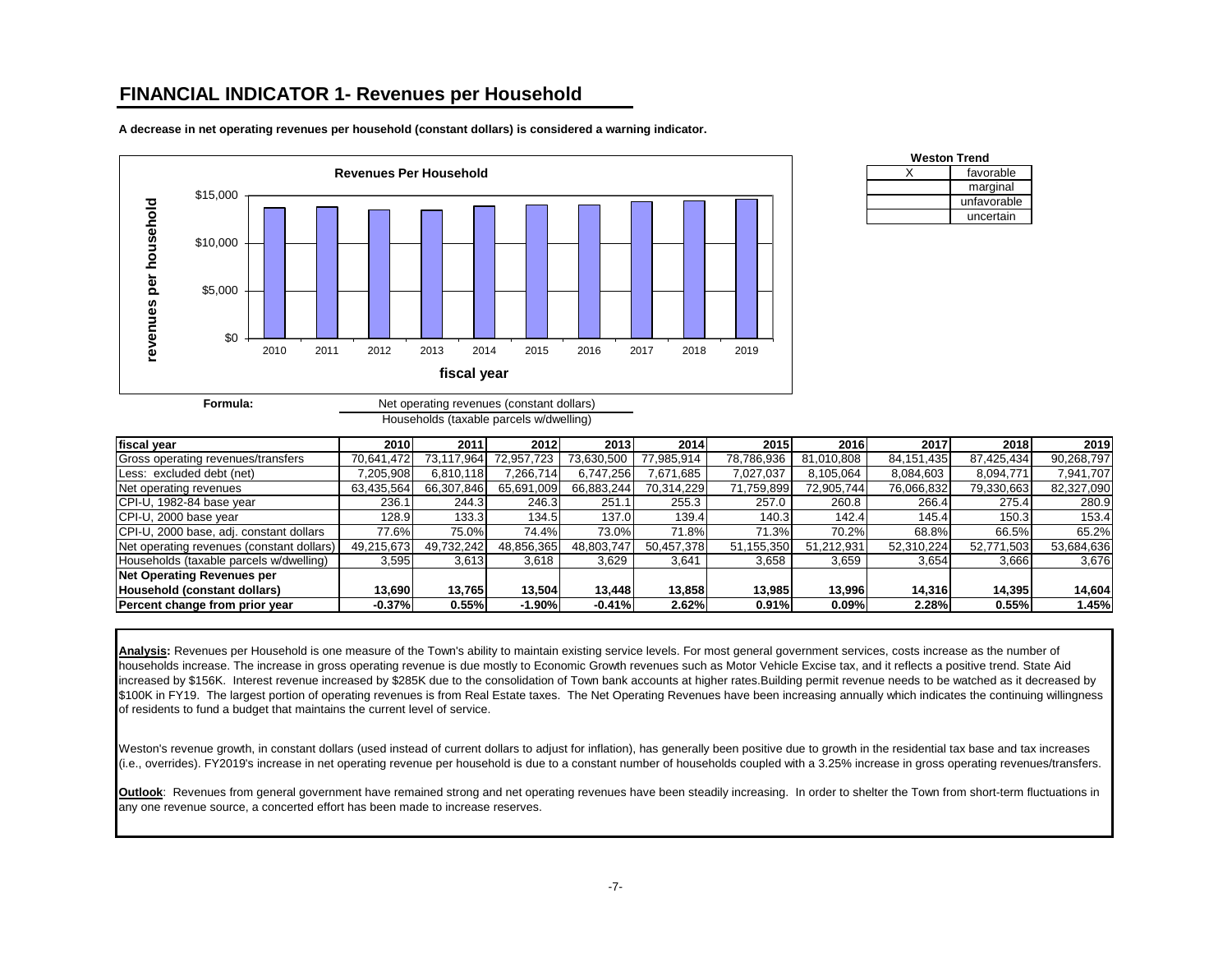# **FINANCIAL INDICATOR 2 - State Aid**

**Reductions in State Aid, as a percentage of operating revenues, is considered a warning indicator particularly if the Town does not have adequate reserves to offset reductions.**





**Formula:**

#### State Aid Operating Revenues

| fiscal vear                            | 2010      | 2011      | 2012      | 2013      | 2014       | 2015                | 2016      | 2017                                                                                    | 2018       | 2019       |
|----------------------------------------|-----------|-----------|-----------|-----------|------------|---------------------|-----------|-----------------------------------------------------------------------------------------|------------|------------|
| Net operating revenues                 |           |           |           |           |            |                     |           | 63.435.564 66.307.846 65.691.009 66.883.244 70.314.229 71.759.899 72.905.744 76.066.832 | 79.330.663 | 82.327.090 |
| State Aid (Cherry Sheet) revenues      | 4.435.150 | 4.269.484 | 3.664.945 | 3.747.352 | 3.726.848l | 4.135.489           | 4.124.869 | 4.386.744                                                                               | 4.636.858  | 4.792.686  |
| Less: School building reimbursements   | .454.017  | .454.017  | 816.230   | 816.234   | 741.853    | 724.226             | 665.538   | 665.538                                                                                 | 665.538    | 665.538    |
| Net State aid revenues                 | 2.981.133 | 2.815.467 | 2.848.715 | 2.931.118 |            | 2.984.995 3.411.263 | 3.459.331 | 3.721.206                                                                               | 3.971.320  | 4.127.148  |
| State aid as a percentage of operating |           |           |           |           |            |                     |           |                                                                                         |            |            |
| <b>revenues</b>                        | 4.7%      | 4.2%      | 4.3%      | 4.4%      | 4.2%       | 4.8%                | 4.7%      | 4.9%                                                                                    | 5.0%       | 5.0%       |

**Analysis**: Though the Town does not have a significant reliance on State Aid, any dependence on such aid may be difficult to manage when there is a reduction in funding. Net State Aid revenues dropped from 2009 to 2012, but have risen gradually since then, with a \$160K increase in FY19. The amount for school building reimbursement decreased by over 40% in 2012 because the MSBA provided a lump sum reimbursement for the balance due on the 1997 Middle School renovation project at the time the Town refunded the bonds. This reimbursement will end in FY20. A further reduction is from the refunding done in February 2014, February 2015, February 2016. State aid for school projects is now provided while the project is being constructed, so the Town borrows only its share.

**Outlook**: The Town cannot depend on any significant increase in State Aid. There is a trickle down effect of cutbacks at the federal level impacting state and municipal budgets and cutbacks on the state level impacting municipal budgets. We continue to estimate this revenue source conservatively. The Governor does not submit his recommnended budget until January, so more information on this funding source for the upcoming budget will be available then.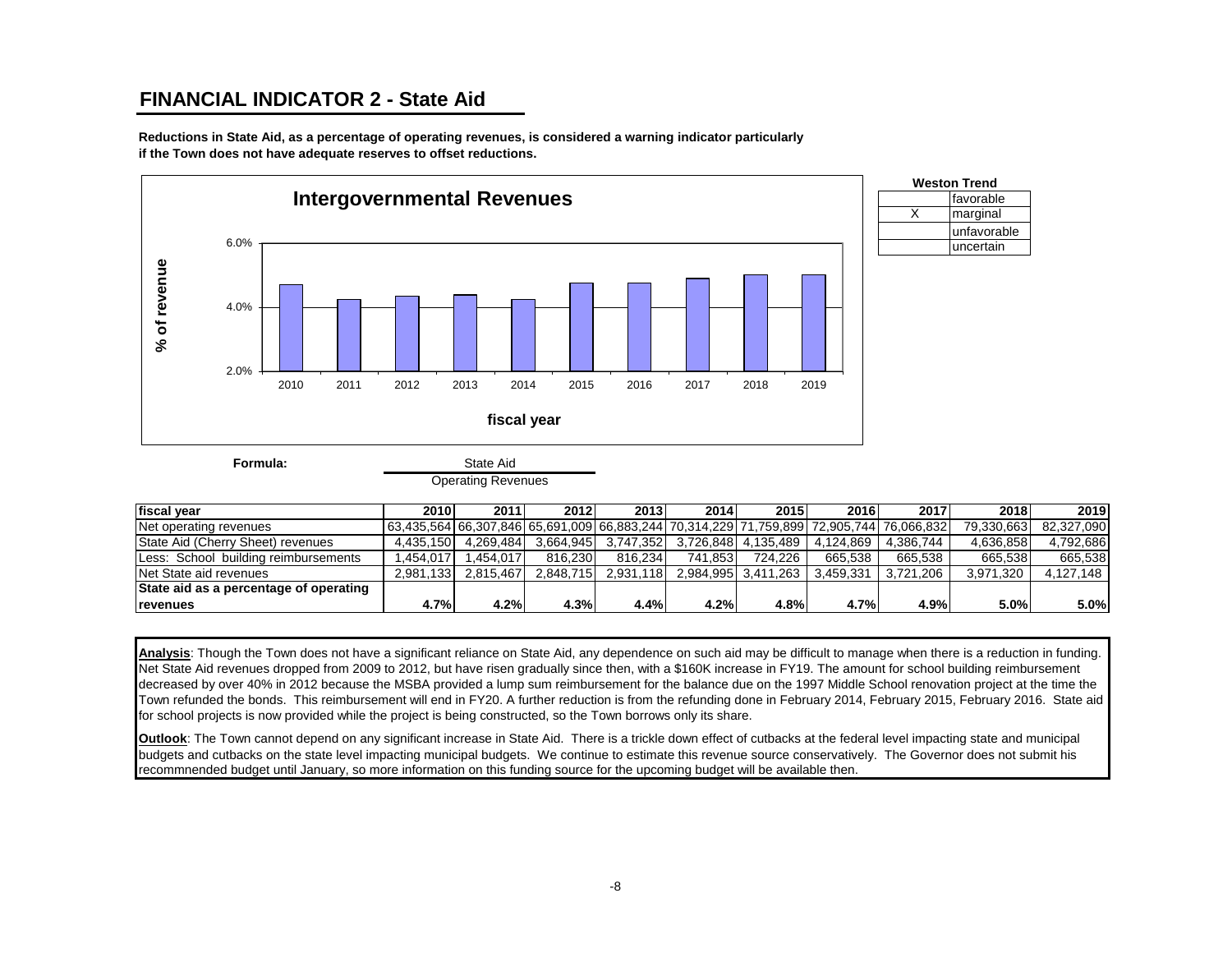### **FINANCIAL INDICATOR 3 - Revenues Related to Economic Growth**



**Decreasing economic growth revenues, as a percentage of net operating revenues, is considered a warning indicator.**



Economic Growth Revenues Operating Revenues

| fiscal year                         | 2010       | 2011      | 2012      | 2013                             | 2014      | 2015                  | 2016       | 2017       | 2018       | 2019       |
|-------------------------------------|------------|-----------|-----------|----------------------------------|-----------|-----------------------|------------|------------|------------|------------|
| Net (non-exempt) operating revenues | 63,435,564 |           |           | 66,307,846 65,691,009 66,883,244 |           | 70.314.229 71.759.899 | 72.905.744 | 76.066.832 | 79,330,663 | 82,327,090 |
| Building permit fees                | 800.122    | 843.286   | 824.166   | 693.083                          | 1.031.281 | 980.677               | 935,428    | 698.601    | 821.674    | 724,181    |
| Motor vehicle excise                | 2.039.944  | 2.614.061 | 2.418.788 | 2.445.833                        | 2,808,327 | 2.910.707             | 2.982.398  | 3.043.210  | 3.027.874  | 3,171,726  |
| Tax levy from new construction      | .111.655   | .470.272  | 897.752   | .156.485                         | 1.020.267 | .196.208              | 927.176    | .192.004   | .246.222   | ,398,864   |
| Total: economic growth revenues     | 3.951.721  | 4.927.619 | 4.140.706 | 4.295.401                        | 4.859.875 | 5.087.592             | 4.845.002  | 4,933,815  | 5.095.770  | 5,294,771  |
| Economic Growth revenues as a       |            |           |           |                                  |           |                       |            |            |            |            |
| percentage of operating revenues    | 6.2%       | 7.4%      | 6.3%      | 6.4%                             | 6.9%      | 7.1%                  | 6.6%       | 6.5%       | 6.4%       | 6.4%       |

X favorable

**Weston Trend**

marginal unfavorable uncertain

**Analysis**: Economic growth revenues are responsive to changes in the economic base and inflation. A balance between growth and other (non growth) revenues mitigates the effect of economic growth or decline. During a recession, a high percentage of non growth revenues is an advantage. This insulates the tax base to some degree during a recession. In FY19, Motor Vehicle Excise increased by about 5%. Building permit fees decreased from FY18 to FY19, but FY20 is starting off strong. New growth also increased by 12% in FY19.

**Outlook**: Although economic growth has remained relatively stable over the last few years, this could change in future. Construction of Highland Meadows condominiums, which has contributed significantly to new growth in prior years, was completed in FY19. If the potential 40(B) projects at 104 Boston Post Road, 751-761 Boston Post Road, and/or 518 South Avenue are approved this would have a positive impact on building permit fees and new growth. With a 95% residential tax base and little room for building out, this is always an indicator to watch.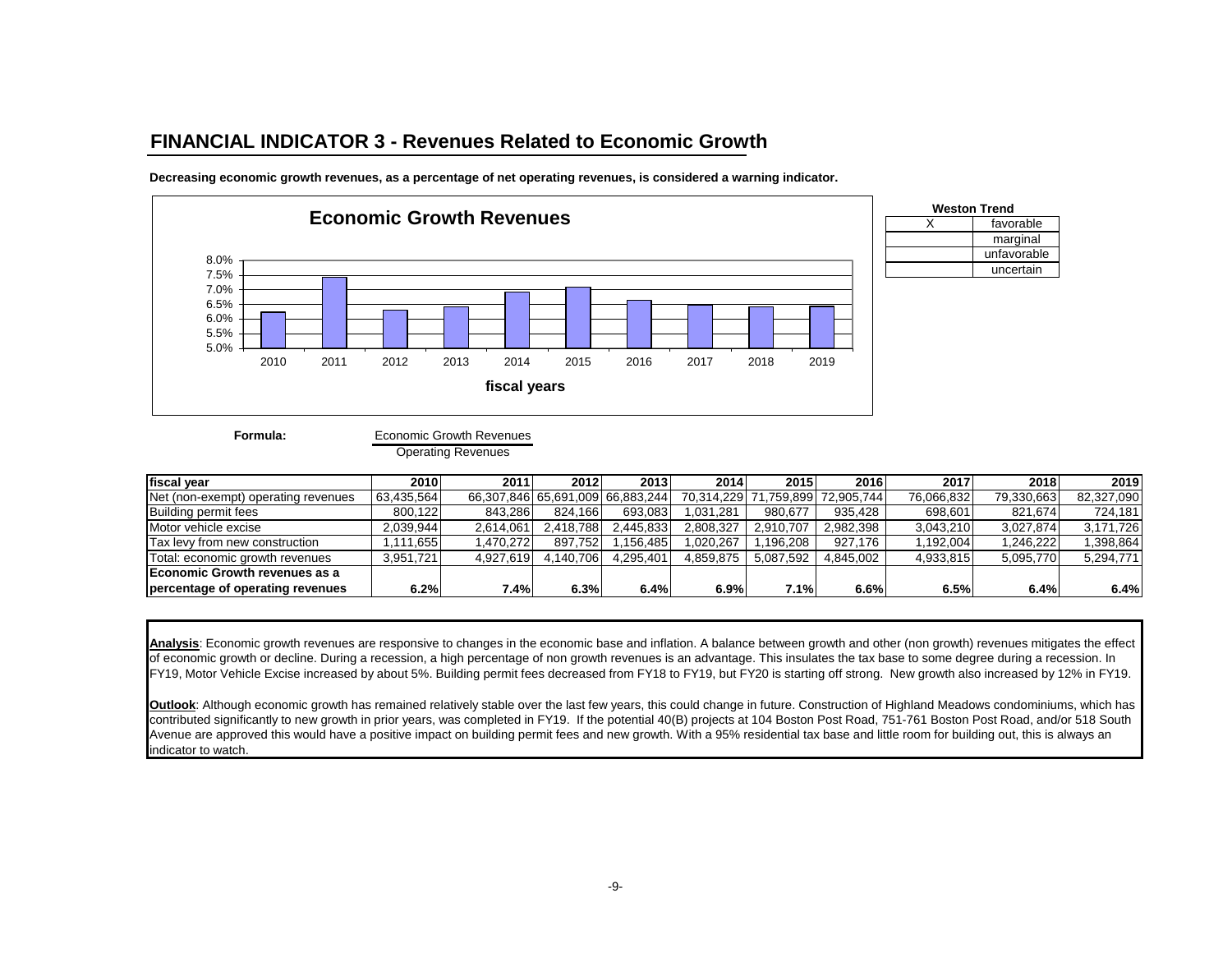### **FINANCIAL INDICATOR 4 - Property Tax Revenues**

**A decline in property tax revenues (constant dollars) is considered a warning indicator.**



| <b>Weston Trend</b> |             |  |  |  |  |  |  |
|---------------------|-------------|--|--|--|--|--|--|
|                     | favorable   |  |  |  |  |  |  |
|                     | marginal    |  |  |  |  |  |  |
|                     | unfavorable |  |  |  |  |  |  |
|                     | uncertain   |  |  |  |  |  |  |

**Formula: Formula: Property tax revenues (constant dollars)** 

| fiscal year                                          | 2010       | 2011               | 2012        | 2013       | 2014       | 2015       | 2016       | 2017       | 2018       | 2019       |
|------------------------------------------------------|------------|--------------------|-------------|------------|------------|------------|------------|------------|------------|------------|
| Property tax levy limit (incl. unused levy capacity) | 60,445,804 | 62,851,283         | 65,606,660  | 67,702,186 | 71,170,755 | 73,309,792 | 76,972,064 | 79,865,282 | 82,916,189 | 86,007,282 |
| Less: debt exemptions (net)                          | 7,205,908  | 6.810.118          | 7.266.714   | 6,747,256  | 7,671,685  | 7,027,037  | 8,105,064  | 8,084,603  | 8,094,771  | 7,941,707  |
| Less: community preservation act revenues            | 2,144,561  | 2,083,395          | 2,176,858   | 2,318,332  | 1.818.424  | 2,597,341  | 2,569,775  | 2.412.188  | 2,443,868  | 2,453,410  |
| Net property tax revenues                            | 51,095,335 | 53,957,770         | 56,163,088  | 58,636,598 | 61,680,646 | 63,685,414 | 66,297,225 | 69,368,491 | 72,377,550 | 75,612,165 |
| CPI-U, 2000 base year                                | 128.9      | 133.3 <sub>1</sub> | 134.5       | 137.0      | 139.4      | 140.3      | 142.4      | 145.4      | 150.3      | 153.4      |
| CPI-U, 2000 base, adj. constant dollars              | 77.6%      | 75.0%              | 74.4%       | 73.0%      | 71.8%      | 71.3%      | 70.2%      | 68.8%      | 66.5%      | 65.2%      |
| <b>Property tax revenues (constant dollars)</b>      | 39.641.664 | 40.469.432         | 41.770.1651 | 42.786.287 | 44.261.933 | 45.399.307 | 46.570.750 | 47.703.857 | 48.146.227 | 49,305,904 |
| Percent increase over prior year (constant dollars)  | 4.6%       | 2.1%               | 3.2%        | 2.4%       | 3.4%       | 2.6%       | 2.6%       | 2.4%       | 0.9%       | 2.4%       |

**Analysis**: Property tax revenues are analyzed separately because they are the Town's primary revenue source for both operating and capital spending. Any decrease in property tax revenues should be monitored to ensure that the collection rate of taxes remains high. Any increases due to operating overrides should be noted for their impact on future override requests.

**Outlook:** There has not been a Proposition 2 1/2 override since FY07, and unused tax levy capacity in FY2019 is \$9.1 million.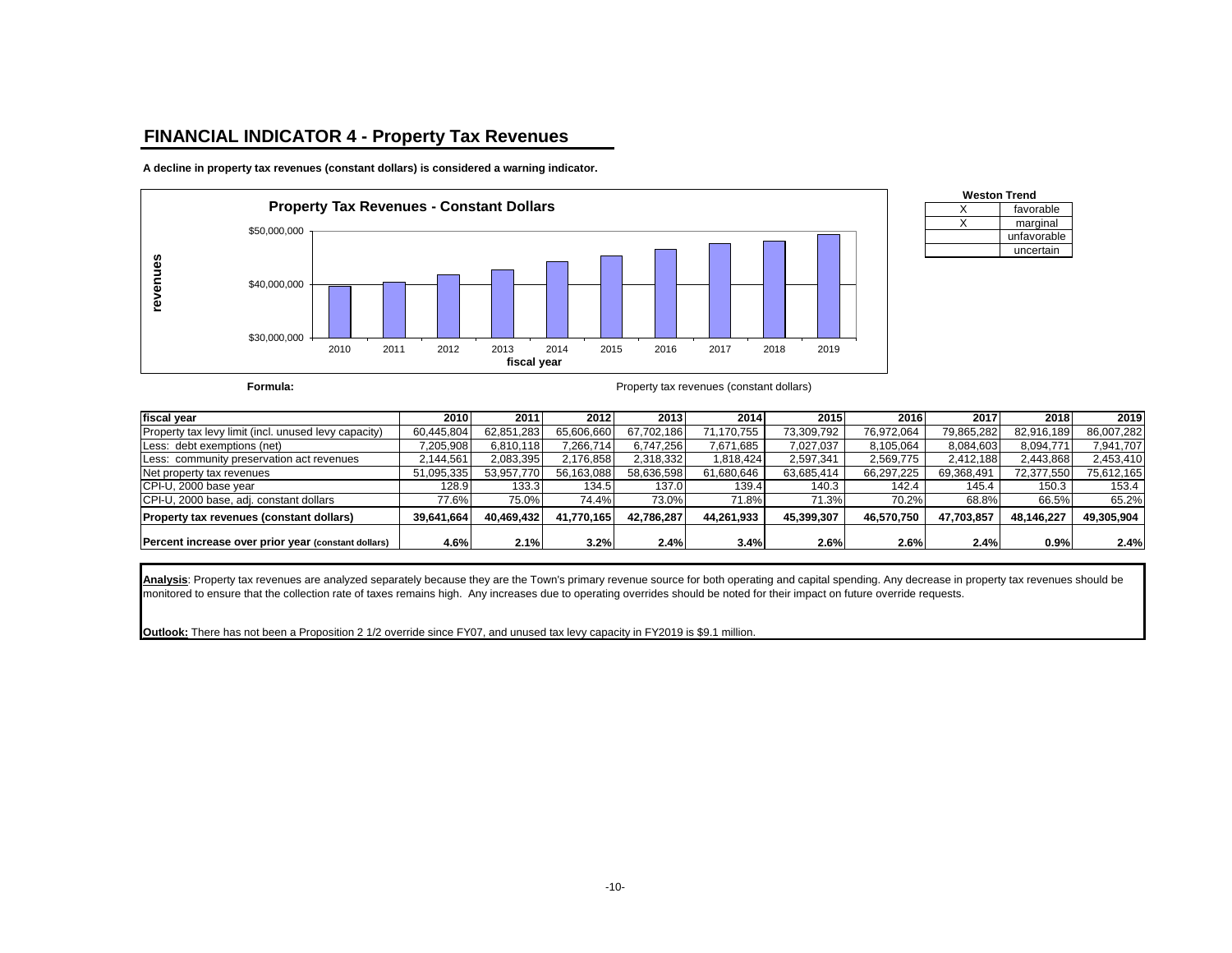### **FINANCIAL INDICATOR 5 - Uncollected Property Taxes**



**Uncollected property taxes (as a percent of the property tax levy) of 5-8 percent is considered a warning indicator.**

Net Property Tax Levy

| fiscal year                                 | 2010       | 2011       | 2012       | 2013       | 2014       | 2015       | 2016       | 2017       | 2018       | 2019       |
|---------------------------------------------|------------|------------|------------|------------|------------|------------|------------|------------|------------|------------|
| Property tax levy (actual tax levy)         | 58.075.330 | 59.920.567 | 63.256.256 | 64,423,334 | 67.990.016 | 68.920.999 | 71.275.670 | 73.668.584 | 75.261.597 | 76.876.659 |
| Reserved for abatements and exemptions      | 385.361    | 423.816    | 458.354    | 430.916    | 434.643    | 450.988    | 406.511    | 446.753    | 427.107    | 430.187    |
| Net property tax levy                       | 57.689.969 | 59.496.751 | 62,797,902 | 63,992,418 | 67.555.373 | 68.470.011 | 70,869,159 | 73.221.831 | 74,834,490 | 76.446.472 |
| Uncollected taxes as of June 30             | 729.004    | 705.380    | 668.147    | 723.116    | 611.362    | 530.925    | 599.863    | 627.866    | 586.085    | 747.665    |
| Uncollected taxes as a percentage of net    |            |            |            |            |            |            |            |            |            |            |
| property tax levy                           | 1.3%       | $.2\%$     | l.1%       | 1.1%       | 0.9%       | 0.8%       | 0.8%       | 0.9%       | 0.8%       | 1.0%       |
| note: includes CPA surcharge beginning FY02 |            |            |            |            |            |            |            |            |            |            |

Analysis: An increase in uncollected property taxes may indicate an inability by property owners to pay their taxes due to economic constraints. Additionally, as uncollected property taxes rise, liquidity decreases, resulting in less cash on hand for the Town to invest or reserve. The credit rating organizations generally consider uncollected taxes in excess of five percent as a warning trend.

**Outlook**: Weston's tax base has always maintained excellent collection rates. Deferral and payment plans have been used to keep collections positive and avoid properties ending up in Tax Title lien process.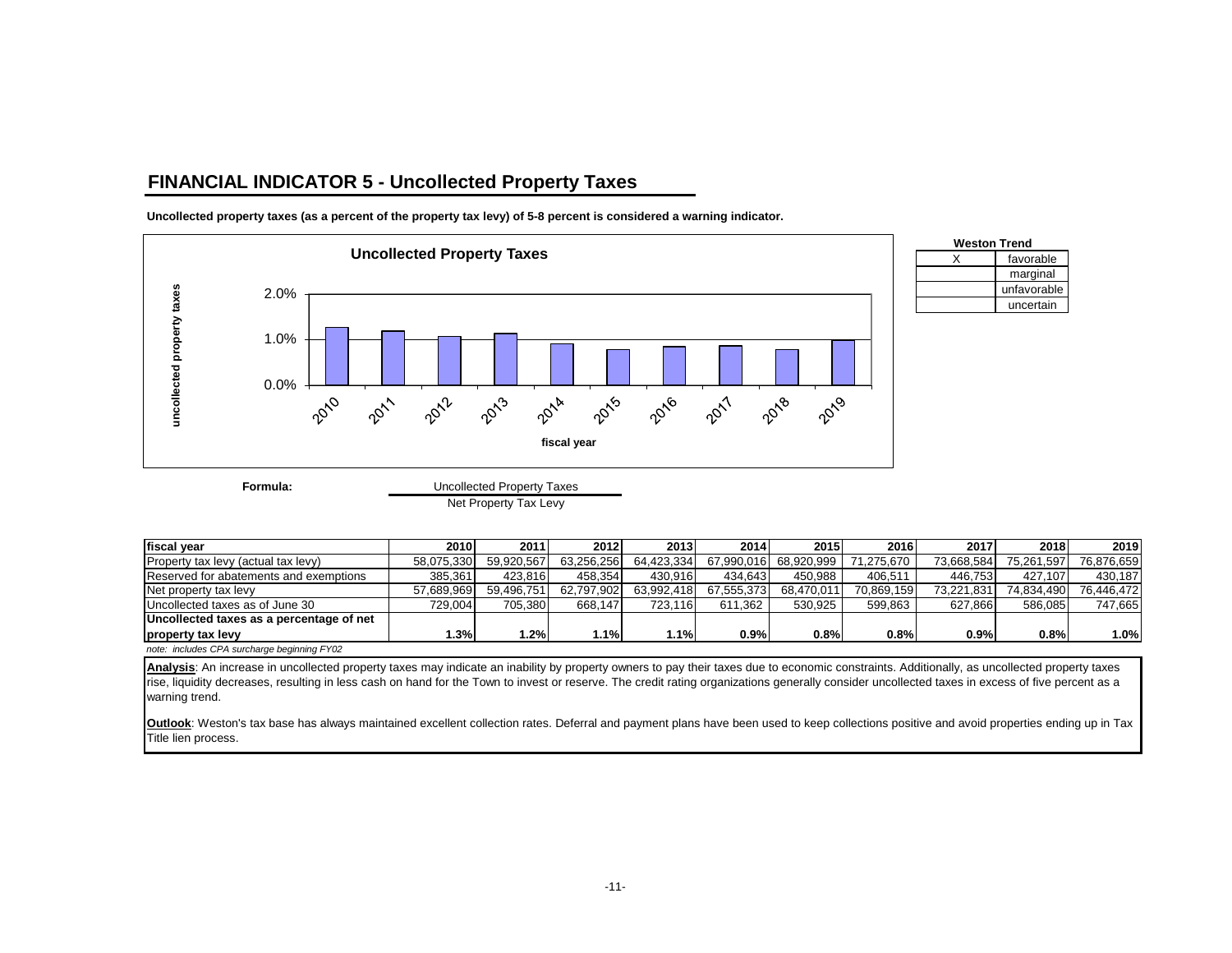#### **FINANCIAL INDICATOR 6 - Expenditures per Household**



**Increasing net operating expenditures per household, in constant dollars, may be considered a warning indicator.**



**Formula:** Net operating expenditures and transfers (constant dollars) **Households** 

| fiscal year                                     | 2010       | 2011       | 2012                                       | 2013                                        | 2014       | 2015       | 2016       | 2017       | 2018       | 2019       |
|-------------------------------------------------|------------|------------|--------------------------------------------|---------------------------------------------|------------|------------|------------|------------|------------|------------|
| School department and Minuteman                 |            |            | 31,885,479 32,171,523 33,315,728 34,135,54 |                                             | 35.755.525 | 36,645,994 | 37.258.085 | 38.197.705 | 38.266.312 | 39,520,912 |
| Unclassified (excluding exempt debt)            | 11.914.297 | 13.090.855 | 13,488,568                                 | 13,814,61                                   | 14.216.205 | 14.784.855 | 15.458.337 | 15.814.738 | 16,088,494 | 16,433,641 |
| Administration and finance                      | 2.155.132  | 2.224.643  | 2.449.451                                  | 2,374,386                                   | 2.467.132  | 2.420.075  | 2.646.743  | 2,823,852  | 2,998,691  | 2,938,324  |
| Facilities Town-wide                            | 547,325    | 742.305    | 577.352                                    | 806.272                                     | 893.593    | 922.628    | 1.692.199  | 1.444.447  | .852.732   | 2,109,487  |
| Planning and land use                           | 646.049    | 619.286    | 663.402                                    | 637.679                                     | 696.374    | 694.934    | 738.015    | 733,443    | 784.254    | 763,437    |
| Public safety                                   | 5.697.165  | 5.703.795  | 6.077.856                                  | 6.090.823                                   | 6.729.720  | 6.668.289  | 6.709.154  | 6,886,651  | 7.012.110  | 7.801.041  |
| Public works (excl. water div., incl. snow)     | 3,229,052  | 3.272.007  | 3,573,603                                  | 3,978,143                                   | 4,931,669  | 4,546,070  | 3,659,410  | 4,570,919  | 5,670,758  | 5,701,726  |
| Health and human service (excl. BSA as of FY06) | 549.221    | 611.325    | 621.280                                    | 638.293                                     | 670.911    | 687.076    | 689.736    | 716.581    | 726.585    | 789,589    |
| Cultural and leisure                            | .583,132   | .642.244   | .643.800                                   | .640.180                                    | .653.113   | .667.066   | 1.767.463  | 1,290,388  | .316.371   | ,306,475   |
| Net operating expenditures                      |            |            |                                            | 58,206,852 60,077,983 62,411,040 64,115,928 | 68,014,242 | 69,036,987 | 70.619.141 | 72.478.724 | 74,716,307 | 77,364,631 |
| CPI-U, 2000 base year                           | 128.9      | 133.3      | 134.5                                      | 137.0                                       | 139.4      | 140.3      | 142.4      | 145.4      | 150.3      | 153.4      |
| CPI-U, 2000 base, adj. constant dollars         | 77.6%      | 75.0%      | 74.4%                                      | 73.0%                                       | 71.8%      | 71.3%      | 70.2%      | 68.8%      | 66.5%      | 65.2%      |
| Net operating expenditures (constant dollars)   | 45.159.044 | 45,059,717 | 46,416,954                                 | 46,784,476                                  | 48,806,911 | 49,214,273 | 49,606,697 | 49,842,726 | 49,701,990 | 50,448,669 |
| Households                                      | 3,595      | 3,613      | 3,618                                      | 3,629                                       | 3,641      | 3,658      | 3,659      | 3,654      | 3,666      | 3,676      |
| Net Operating Expenditures per Household        |            |            |                                            |                                             |            |            |            |            |            |            |
| (constant dollars)                              | 12,562     | 12,472     | 12,829                                     | 12,892                                      | 13,405     | 13.454     | 13,557     | 13,641     | 13,558     | 13,724     |

*Note: Health and Human Services does not include Brook School Apartments beginning FY06, since it was made an enterprise fund.*

**Analysis**: Increasing per household expenditures can indicate that the cost of providing service is increasing more rapidly than the Town's ability to pay, especially if spending is increasing faster than the residents' collective personal income. Increasing expenditures may also indicate that the demographics of the Town are changing, requiring increased spending in related services (i.e. Schools or Council on Aging services). Weston's increase in expenditures has largely been related to increasing costs for personnel and benefits. This trend was slowed by the Town's switch in FY10 to GIC provided health plans and a reduction in the overall level of salary increase, however, the GIC increased premiums significantly in FY17. The largest percentage expenditure increase in FY19 was in Public Safety due to the purchase of a fire pumper and the Public Works Department due to the demand for infrastructure improvements.

**Outlook**: With most of the Town's buildings having been replaced or significantly upgraded in the last 10-15 years, facilities maintenance costs should level off; however, a higher level of investment in public works infrastructure is warranted. Increases in salaries will be impacted by the rise in inflation. The cost of employee health insurance, which previously had moderate increases due to the Town's participation in the GIC, has now seen a larger increase but the recently negotiated 2% reduction in the Town's premium contribution, which took effect in fiscal year 2016, assisted in mitigating some of the increased premium. The impact of federal health care requirements is unknown at this time, but may result in larger increases.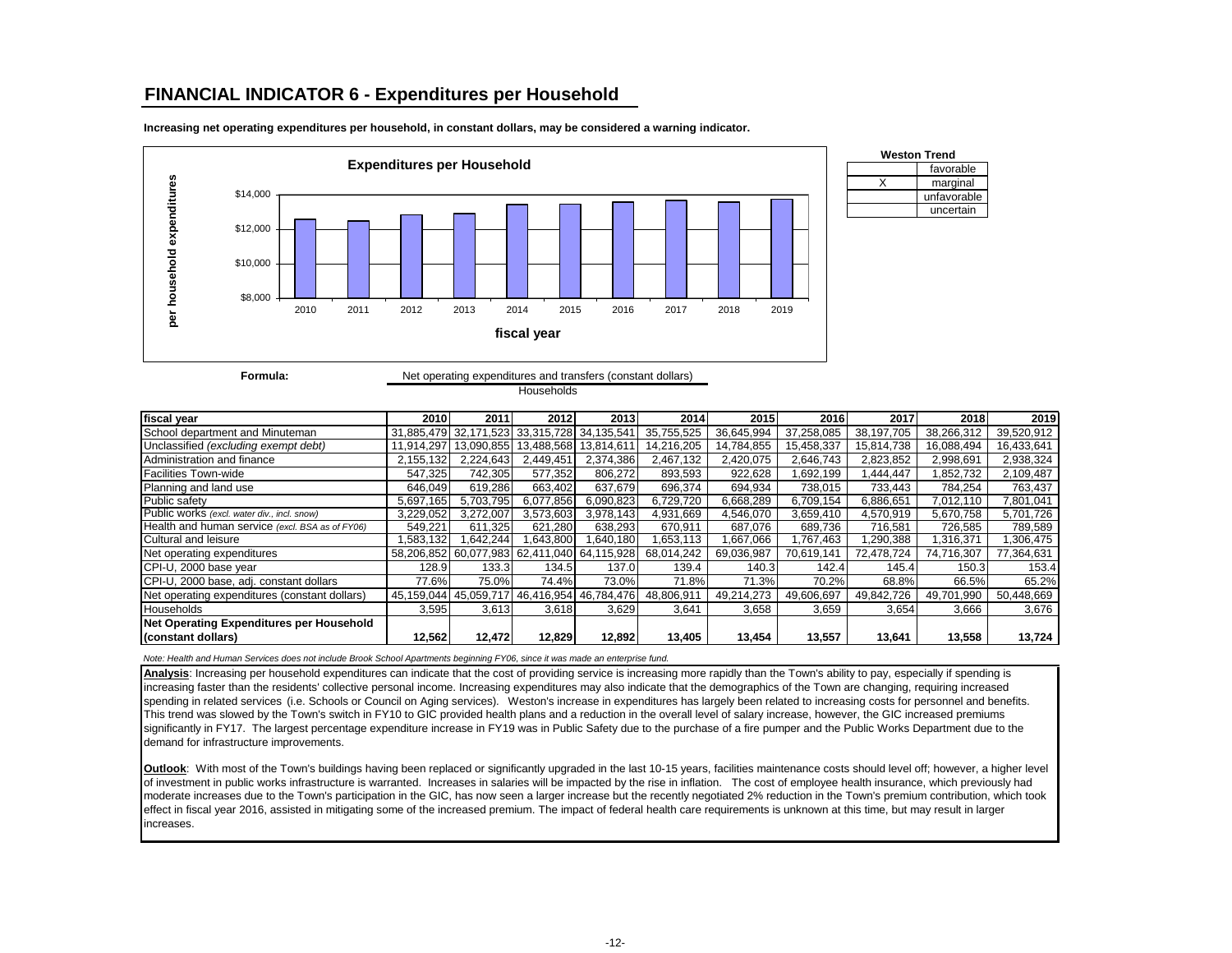### **FINANCIAL INDICATOR 7 - Salaries and Wages**



**Increasing personnel costs as a percentage of total spending is considered a warning indicator.**

| fiscal vear                           | 2010   | 2011   | 2012   | 2013                                              | 2014       | 2015                  | 2016       | 2017       | 2018       | 2019       |
|---------------------------------------|--------|--------|--------|---------------------------------------------------|------------|-----------------------|------------|------------|------------|------------|
| Net operating expenditures            |        |        |        | 58,206,852   60,077,983   62,411,040   64,115,928 |            | 68.014.242 69.036.987 | 70.619.141 | 72.478.724 | 74.716.307 | 77.364.631 |
| Less: Minuteman high school           | 49.338 | 49.889 | 81.140 | 81.634                                            | 104.311    | 110.127               | 91.498     | 122.810    | 61.948     | 32,850     |
| Net operating expenditures            |        |        |        | 58,157,514 60,028,094 62,329,900 64,034,294       | 67.909.931 | 68.926.860            | 70.527.643 | 72.355.914 | 74.654.359 | 77,331,781 |
| General government and school wages   |        |        |        | 41,101,146   41,452,090   42,165,600   43,278,158 | 45.309.953 | 46.957.921            | 47.365.337 | 48.718.743 | 49.141.025 | 50.846.581 |
| Salaries and wages as a percentage of |        |        |        |                                                   |            |                       |            |            |            |            |
| operating expenditures                | 70.7%  | 69.1%  | 67.6%  | 67.6%                                             | 66.7%      | 68.1%                 | 67.2%      | 67.3%      | 65.8%      | 65.8%      |

**Analysis**: Increasing salaries and wages as a percent of operating expenditures may be an indicator of two trends: First, it may point to future pension and health insurance costs since both of these items are related to the number and compensation level of employees. Second, if salaries and wages as a percent of operating expenditures are increasing because the Town is reducing its expenditures on maintenance and capital outlay, it may be an indicator of deferred maintenance of the Town's infrastructure. The latter is less of a concern due to the creation of the Town-wide Facilities Department in FY07 with a corresponding increase in the budget for facilities maintenance and consistent expenditures for public works infrastructure improvements.

**Outlook:** The rate of employee salary increases, primarily the result of collective bargaining with employee unions, has been relatively low since 2011. In FY11, there was no cost of living adjustment for any employee. Since then, salary increases have ranged from 1 to 2.5%. FY19 contractual increases range from 1-2% and 11 of the 12 union contracts expired at the end of FY19. FY20 union contracts are still being negotiated.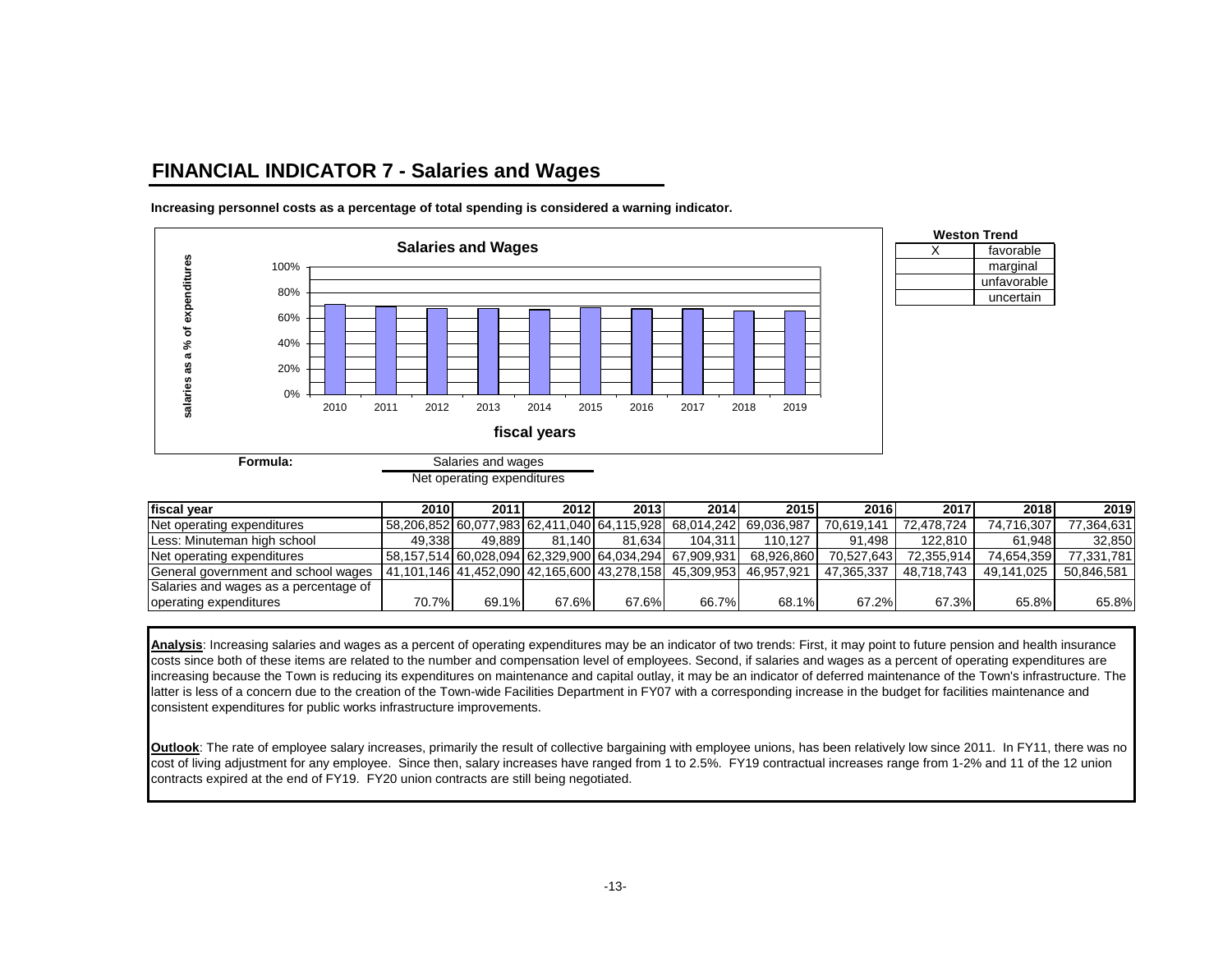## **FINANCIAL INDICATOR 8 - Employee Benefits**



**Increasing benefit costs as a percentage of wages and salaries is considered a warning indicator.**

| fiscal vear                            | 2010       | 2011       | 2012       | 2013                  | 2014       | <b>2015</b> | 2016       | 2017       | 2018       | 2019       |
|----------------------------------------|------------|------------|------------|-----------------------|------------|-------------|------------|------------|------------|------------|
| <b>Employee benefits</b>               | 10.688.623 | 11.891.488 | 12.377.929 | 13.121.378            | 13.605.840 | 14.083.782  | 14.769.294 | 15.146.677 | 15.428.435 | 16,239,238 |
| Wages and salaries-general government* | 1.285.704  | 11,330,101 | .785.685   | 12.110.417            | 12.665.489 | 13.267.052  | 13.299.781 | 13.893.589 | 14.242.560 | 15.343.317 |
| Wages and salaries-schools             | 29.815.441 | 30.121.990 |            | 30.379.915 31.167.741 | 32.644.464 | 33.690.869  | 34.065.556 | 34.825.154 | 34.898.465 | 35.503.264 |
| Total-wages and salaries               | 41.101.146 | 41.452.090 | 42.165.600 | 43.278.158            | 45.309.953 | 46.957.921  | 47.365.337 | 48.718.743 | 49.141.025 | 50.846.581 |
| Benefits spending as a percentage of   |            |            |            |                       |            |             |            |            |            |            |
| wages and salaries                     | 26.0%      | 28.7%      | 29.4%      | 30.3%                 | 30.0%      | 30.0%       | 31.2%      | 31.1%      | 31.4%      | 31.9%      |

*\* General Government wages and salaries includes BSA, Water and Recreation but excludes police details*

Analysis: Fringe benefits represent a significant share of the Town's operating costs and this analysis understates certain fringe benefits such as sick leave buy back liabilities and postemployment benefits. Starting in 2010, Town employees and retirees enrolled in the state-run Group Insurance Commission (GIC) health insurance programs. The change to the GIC program resulted in more substantial savings to the Town in 2010, and a slowing rate of increase in subsequent years. The percentage remains relatively stable.

**Outlook:** In an effort to control costs, the GIC has taken steps to change plan designs and shift costs to employees (deductibles & copays). Because of this, more employees are migrating to the lower cost plans. The most current contract, expiring 6/2021, incorporated a 2% decrease in premium paid by the Town. Contracts are negotiated through the Public Employee Commission (PEC) which is made up of a representative from each of the 12 unions (6 Town, 6 School) plus one retiree. Health insurance plans and options will be carefully studied and considered when the GIC contract expires in 2021.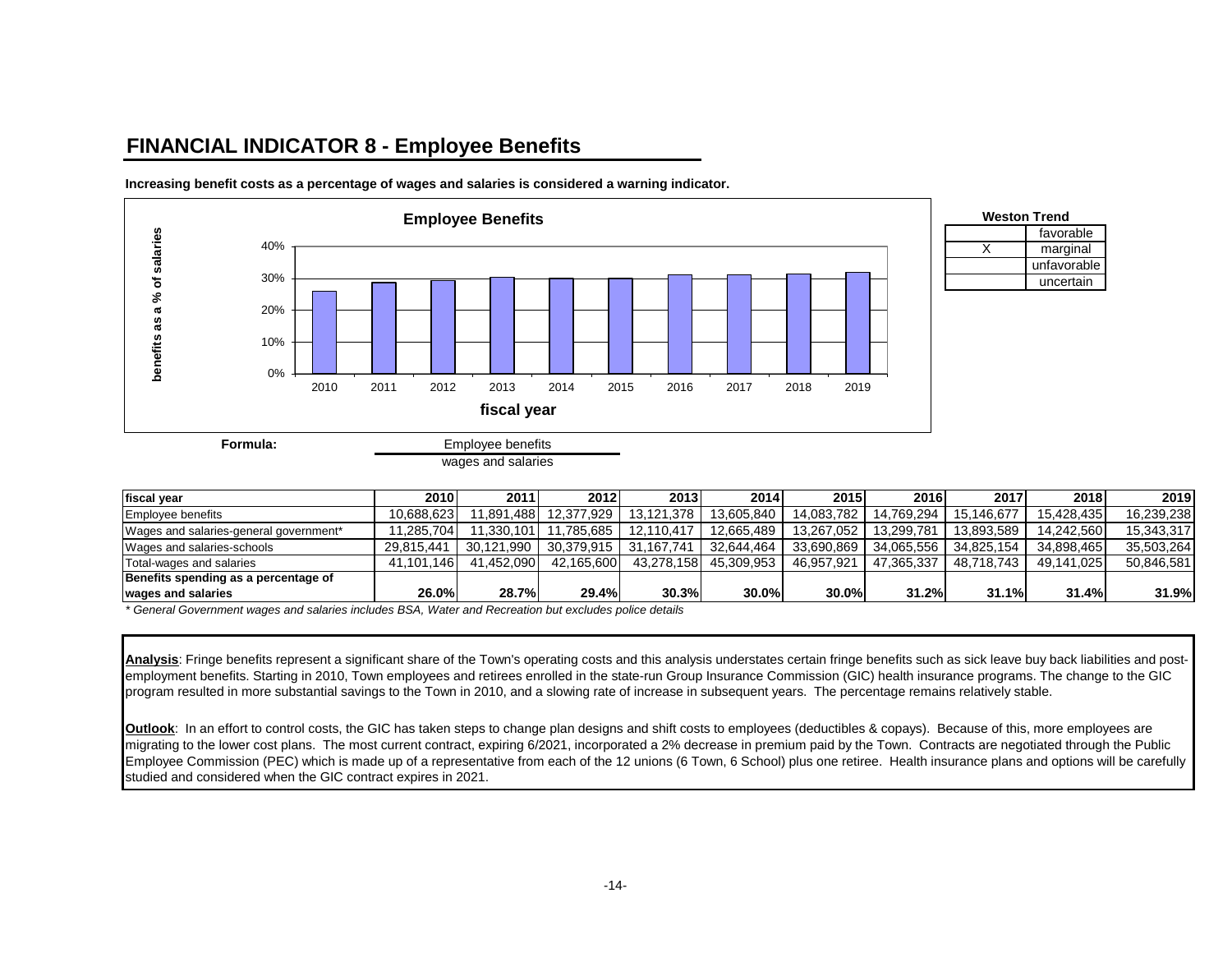### **FINANCIAL INDICATOR 9 - Unfunded Liabilities (Sick/Vacation Leave)**

**Increasing unfunded liabilities per municipal employee is considered a warning indicator.**



number of employees eligible

| fiscal vear                                   | 2010      | 2011     | 2012    | 2013                | 2014      | 2015      | 2016      | 2017      | 2018      | 2019      |
|-----------------------------------------------|-----------|----------|---------|---------------------|-----------|-----------|-----------|-----------|-----------|-----------|
| Unfunded sick and vacation leave (per audit)  | 2.047.400 | .994,554 |         | 2,149,802 2,390,353 | 2,251,364 | 2.444.959 | 2,621,000 | 2,673,000 | 2.416.486 | 3,080,631 |
| Amount funded (compensated absence fund bal.) | 153.686   | 183.964  | 259.180 | 320.073             | 220.402   | 228.299   | 226.588   | 208.219   | 361.197   | 427.871   |
| Net unfunded liability                        | .893.714  | .810.590 |         | 1.890.622 2.070.280 | 2.030.961 | 2.216.660 | 2.394.412 | 2.464.781 | 2.055.289 | 2.652.761 |
| Number of eligible employees                  | 177       | 177      | 1781    | 178                 | 176       | 172       | 167       | 169       | 175       | 232       |
| Accrued unfunded sick/vacation liability per  |           |          |         |                     |           |           |           |           |           |           |
| employee                                      | 10.699    | 10.229   | 10.621  | 11.631              | 11.540    | 12.888    | 14.338    | 14.585    | 11.745    | 11.434    |

favorable

unfavorable uncertain

*\*unaudited, increase due to the inclusion of school employees eligible for vacation and/or sick time not previously reported*

**Analysis**: The Town allows municipal and some school employees to accumulate a portion of unused sick leave to be paid upon retirement or resignation after 12 years of service. Non-union employees hired after 1/1/11 are no longer eligible, as well as members of the Police Superior Officers' union and the Town Manager. These changes have slowed the rate of increase per employee. Vacation accrual is limited and by law must also be paid. There were 8 sick and vacation time payouts (\$142K) from retirements in FY2019. This liability was funded with \$220K in FY19 and funding will increase by \$20K each year per the revised policy in FY17.

**Outlook**: Through the establishment of a reserve fund, a small portion of this liability has been funded. An effort has been made to reduce the sick leave buyback benefit, any change to which is subject to the collective bargaining process. The reduction in the number of eligible employees reflects changes made to reduce the benefit.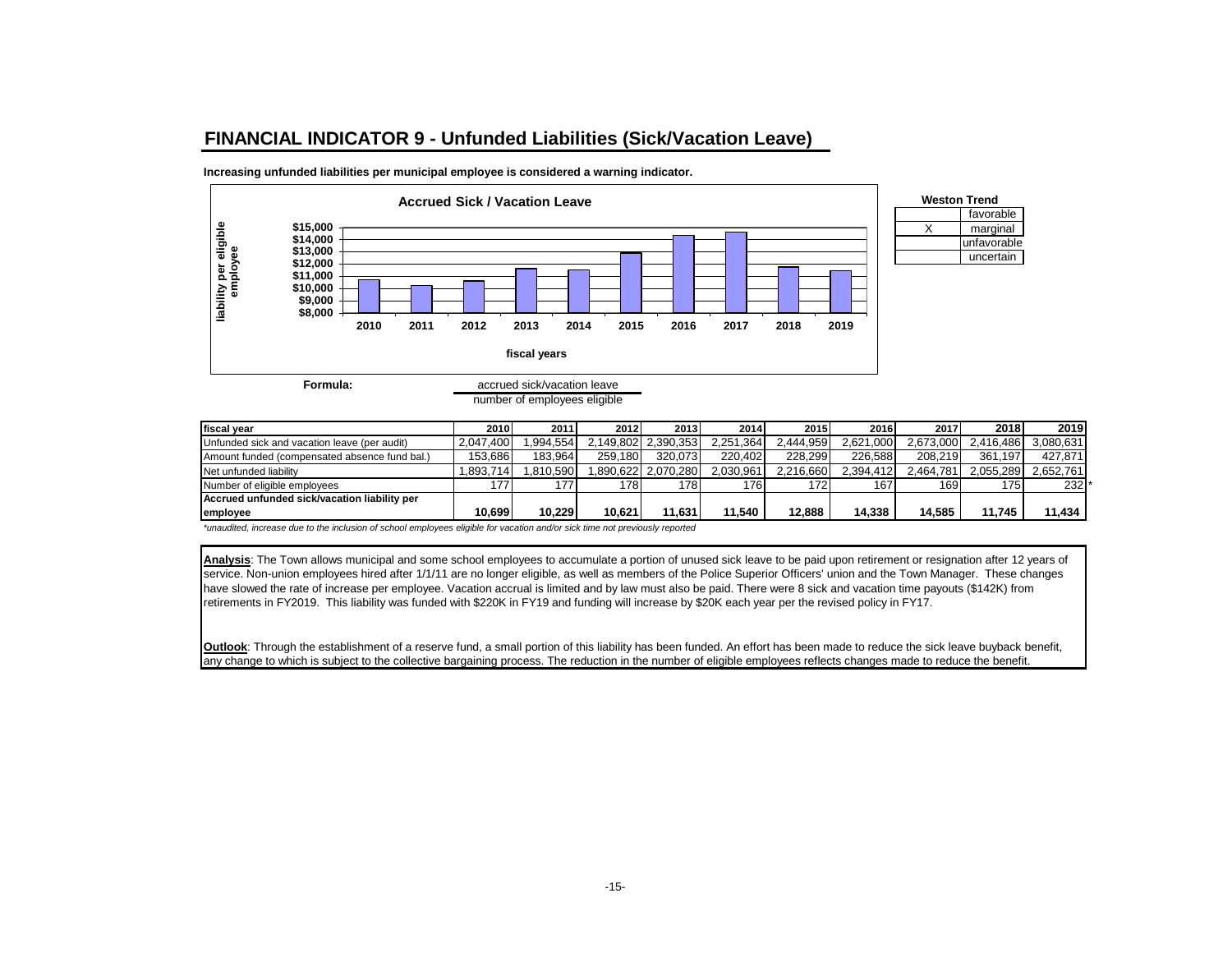### **FINANCIAL INDICATOR 10 - Pension Liability**

**An unfunded pension liability or increase in the unfunded liability is considered a warning indicator.**



**Formula:**

pension liability

| <b>Icalendar vear</b> | 20021      | 2004  | 2006  | 2008                                                                        | 2010  | 2012  | 2014  | 2016                                                         | 2018                  |
|-----------------------|------------|-------|-------|-----------------------------------------------------------------------------|-------|-------|-------|--------------------------------------------------------------|-----------------------|
| <b>Pension assets</b> | 23.079.156 |       |       | 23.709.310   24.953.073   31.001.714   31.583.111   32.345.383   36.802.655 |       |       |       |                                                              | 45.081.826 58.589.125 |
| Pension liability     | 40.999.698 |       |       | 47,936,250 55,649,871 63,518,002                                            |       |       |       | 75.443.253  85.081.793  92.382.444  105.460.405  115.275.986 |                       |
| Percent funded        | 56.3%      | 49.5% | 44.8% | 48.8%                                                                       | 41.9% | 38.0% | 39.8% | 42.7%                                                        | 50.8%                 |

**Analysis**: Weston is a member of the Middlesex Retirement System (MRS), a regional system which pools and manages the pension system assets. The assets are derived from the employee and employer (town) contributions. The MRS also manages the payment of retirement benefits, in accordance with State law, for all retirees of the system. A previous 1988 law change required the retirement liability to be fully funded by 2028. The Municipal Relief Bill, Ch. 188 of the Acts of 2010 provides the option to extend that to June 30, 2040, and MRS has since decided to extend the funding schedule to June 30, 2035. Many retirement systems in Massachusetts made substantial progress in reaching this requirement during the strong stock market period of the mid to late 1990's, but the MRS, was less successful, choosing instead to reduce employer contributions rather than fund the liability. When implementing Weston's reserve policy, it was determined that no additional amount beyond what is assessed by MRS should be set aside. In FY10, the MRS assessment decreased unexpectedly due to a five-year smoothing used to calculate assessments. In order to be prepared for an unexpected increase in the future, the FY10 and FY11 budgets included \$200,000 each year for a pension reserve. Assets are managed by PRIT.

**Outlook**: Weston continues to fund the assessment needed to fully fund by 2035 with an additional \$426K in Pension Stabilization Fund to smooth any large assessments. As the market and economy continue to improve, returns should follow. Weston is in a good position relative to other communities, and past extensions of fully funded mandates may happen again. Weston may want to consider accelerating funding based on available funds in any given year.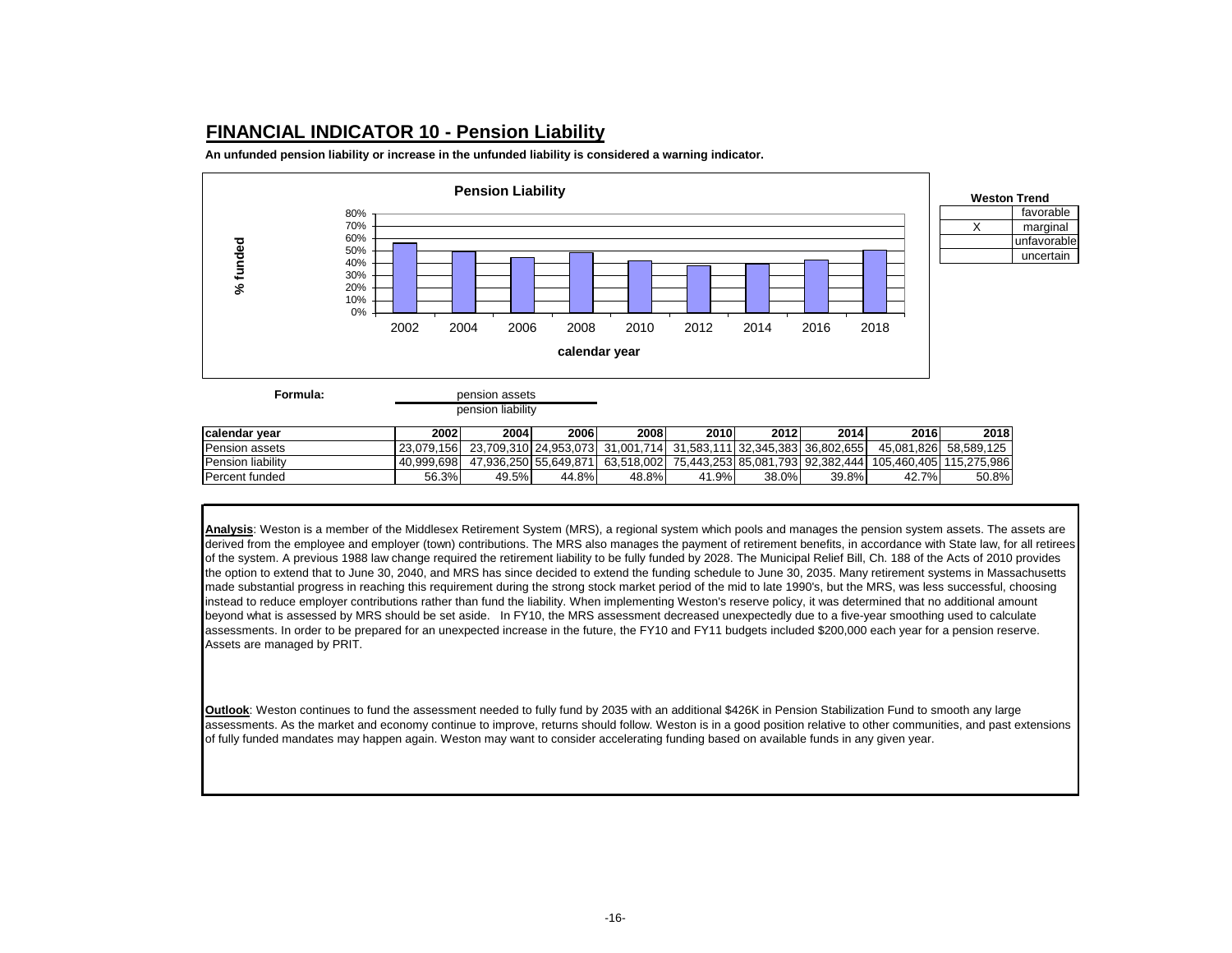### **FINANCIAL INDICATOR 11 - Pension Benefits Paid**

**Increasing annual benefits paid as a percentage of pension assets is considered a warning indicator.** 



favorable

unfavorable uncertain

**Formula:** annual benefits paid

pension assets

| <b>Icalendar vear</b>         | 2002       | 2004      | 2006      | 2008                                                                         | 2010      | 2012      | 2014      | 2016      | 2018       |
|-------------------------------|------------|-----------|-----------|------------------------------------------------------------------------------|-----------|-----------|-----------|-----------|------------|
| <b>Pension assets</b>         | 23.079.156 |           |           | 23,709,310 24,953,073 31,001,714 31,583,111 32,345,383 36,802,655 45,081,826 |           |           |           |           | 58.589.125 |
| Annual Benefits Paid          | 2.554.761  | 2.987.487 | 3.377.014 | 3.902.902                                                                    | 4.508.800 | 4.829.561 | 5.258.587 | 5.544.137 | 5.890.585  |
| <b>Percent Paid of Assets</b> | 1%         | 12.6%     | 13.5%     | 12.6%                                                                        | $+3%$     | 14.9%     | 14.3%     | 12.3%     | 10.1%      |

**Analysis**: This indicator provides a snapshot of the benefits paid in the years for which the actuarial value of the Town's pension assets are known. One factor in the increase in Benefits Paid is the 24% increase in the number of Weston retirees from 2000 (185 retirees) to 2018 (236 retirees). The Annual Benefits Paid for 2018 increased \$346,000 from 2016. 57% of retirees are paid less than \$19,999 per year, 90% were paid less than \$49,999 in 2018. Pension Assets are based on the Actuarial Value of the assets versus the Market Value.

**Outlook:** As long term employees retire who have contributed 5% and 7% to the Middlesex Retirement System, they are replaced by new employees who pay 9% plus another 2% on earnings over \$30,000. The amount of 2018 employee contributions was \$1,872,603. At that time, there was one employee contributing at 5%, 6 employees contributing @ 7% and 52 @ 8%. The remaining 351 employees, or 86%, were contributing 9%. If the market and economy continue to improve, returns should follow.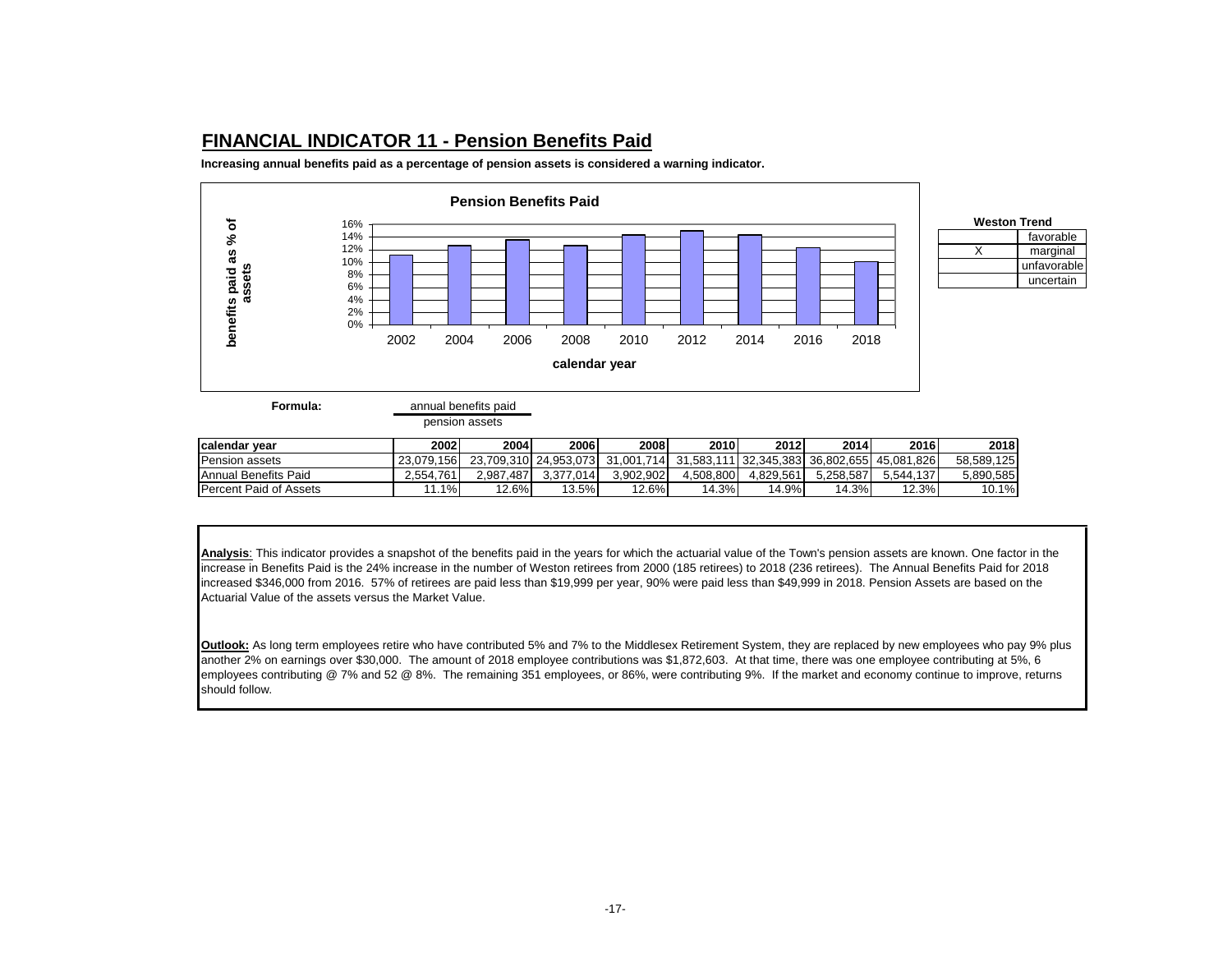### **FINANCIAL INDICATOR 12 - OPEB Liability (Retiree Health Insurance)**

**An unfunded liability for post employment benefits or increase in the unfunded liability is considered a warning indicator.**



**Formula:**

### OPEB trust fund balance + Actual contributions

| Annual Required Contribution (ARC) |  |
|------------------------------------|--|
|------------------------------------|--|

| fiscal vear                             | 2010      | 2011      | 2012      | 2013       | 2014      | 2015      | 2016       | 2017       | 2018       | 2019*      |
|-----------------------------------------|-----------|-----------|-----------|------------|-----------|-----------|------------|------------|------------|------------|
| <b>OPEB</b> trust fund balance (6/30)   | 156.820   | 217.792   | 3.510.050 | 4.867.924  | .187.802  | 9.328.941 | 11.223.287 | 13.787.257 | 16.277.730 | 19.322.537 |
| Contribution to OPEB Trust Fund         | 50.000    | 60.000    | 3.286.313 | .666.000   | .631.367  | .648.512  | .606.925   | .652.517   | .736.480   | 2.121.634  |
| Pay As You Go - Retiree Health Payments | .873.202  | 2.000.171 | .163.847  | 2.203.004  | 2.348.908 | 2.364.490 | 2.493.393  | 2.773.623  | 2.968.864  | 3.096.276  |
| <b>Investment Return</b>                |           | 9721      | 5.945     | $-308.126$ | 688.511   | 492.627   | 287.421    | 911.453    | 753.993    | 923.173    |
| Annual required contribution (ARC)**    | 3.466.896 | 3.628.626 | 3.846.696 | 3.828.592  | 4.105.067 | 4.282.387 | 4.700.370  | 4.426.140  | 4.859.275  | 5.408.101  |
| <b>Percent of ARC funded</b>            | 55.5%     | 56.8%     | 141.8%    | 93.0%      | 113.7%    | 105.2%    | 93.3%      | 120.6%     | 112.3%     | 113.6%     |

*\*Value as of June 2019 bank statement plus annual contribution*

*\*\*Normal cost + 26 years amortization of unfunded actuarial accrued liability*

Analysis: Weston has been required to report its liability for post employment benefits (retiree health insurance) on its audited financial statements since fiscal year 2007. The last actuarial study has determined the long-term liability to be approximately \$78 million with no pre-funding. There is currently no legal requirement to fund this liability; however, there may be in the future, and financial prudence dictates that efforts should be made to address the OPEB liability. Beginning in fiscal year 2012, a significant effort was made to fund the long-term liability. Fiscal years 2014-2019 contributions matched the annual required contribution (ARC) set forth in the actuarial reports commissioned by the Town. After Finance Committee discussions in FY18, the trust fund was moved to a market based fund, which should yield higher returns in the future and allow for better funding of the acturial liability.

**Outlook**: Weston has contributed to the ARC for 8 straight years and the agressive addressing of this liability has been recognized by the Ratings Agency. The market value of the fund in June 2019 was \$19.3 million after the FY19 contribution of \$2.1 million. Actions by the Town such as continuing with the GIC, reduction in Town premium contribution percentages and market returns on funds should lead to better actuarial analyses in years to come. Although there is not a statute which requires a funding date as there is for pension, it would be prudent to determine a funding date in the next acturial valulation.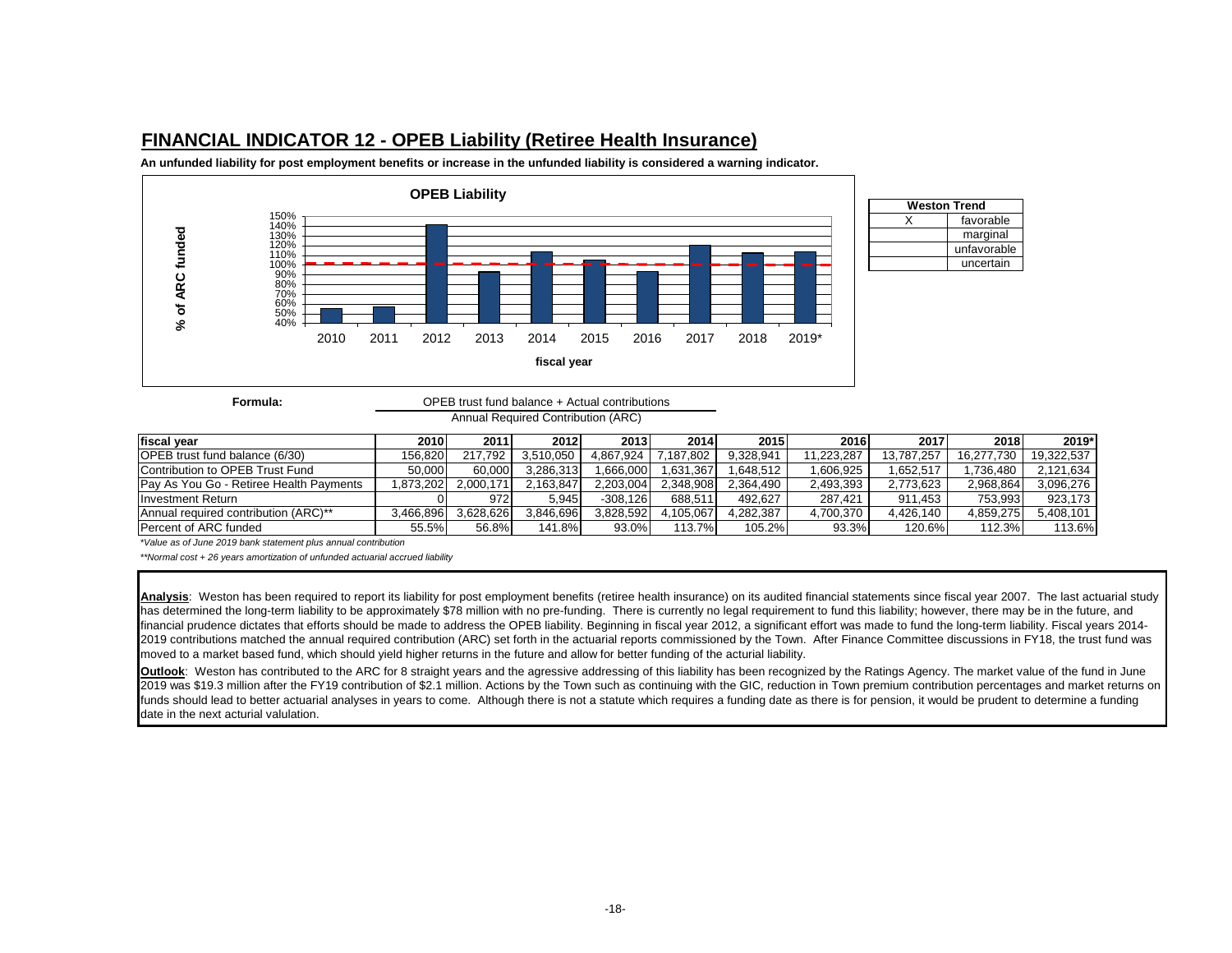### **FINANCIAL INDICATOR 13 - Debt Service**

#### **Debt Service per Operating Revenues**

**Formula:**

**Debt service exceeding 15 percent of operating revenues is considered a warning indicator by the credit rating organizations.**



| <b>Weston Trend</b> |
|---------------------|
| favorable           |
| marginal            |
| unfavorable         |
| uncertain           |



debt service operating revenues/household

| <b>Weston Trend</b> |
|---------------------|
| favorable           |
| marginal            |
| unfavorable         |
| uncertain           |

| fiscal vear                             | 2010      | 2011      | 2012      | 2013      | 2014                                                   | 2015       | 2016       | 2017         | 2018       | 2019       |
|-----------------------------------------|-----------|-----------|-----------|-----------|--------------------------------------------------------|------------|------------|--------------|------------|------------|
| Net Exempt debt service                 | 7.205.902 | 6,810,118 | 7.266.714 | 6.747.256 | 7.646.500                                              | 7.220.241  | 8.105.064  | 8.084.603    | 8,094,771  | 7,941,707  |
| Non exempt debt service                 | 63.181    | 51.317    | 48.283    | 44.159    | 46.968                                                 | 38.121     | 36.817     | 33.720       | 32,280     | 21,160     |
| Total debt service                      | 7.269.083 | 6.861.435 | 7,314,997 | 6.791.415 | 7.693.468                                              | 7,258,362  | 8.141.881  | 8.118.323    | 8.127.051  | 7,962,867  |
| Gross operating revenues/transfers      |           |           |           |           | 70,641,472 73,117,964 72,957,723 73,630,500 77,985,914 | 78,786,936 | 81,010,808 | 84, 151, 435 | 87.425.434 | 90,268,797 |
| Households                              | 3.595     | 3,613     | 3.618     | 3.629     | 3.641                                                  | 3,658      | 3,659      | 3,654        | 3,666      | 3,676      |
| Debt service as a % of gross oper. rev. | 10.29%    | 9.38%     | 10.03%    | 9.22%     | 9.87%                                                  | 9.21%      | 10.05%     | 9.65%        | 9.30%      | 8.82%      |
| Debt service per household              | 2,022     | 1,899     | 2,022     | 1,871     | 2.113                                                  | 1.984      | 2,225      | 2,222        | 2,217      | 2,166      |

**Analysis**: Though Weston's debt service has increased due to the effort in the last 10-15 years to address deferred maintenance of municipal and school buildings, nearly all of the debt is exempt from the limits of Proposition 2 1/2. As such, this fixed cost does not place a demand on the Town's operating budget. It does, however, mean that the portion of total property taxes funding debt will remain significant for a number of years. The best way to keep these indicators below warning levels is to time new debt service for proposed capital projects with retiring debt, which the Town has been careful to do*.* Acknowledging the growing importance of monitoring debt, a formal Debt Policy was adopted in FY07.

**Outlook**: Maintaining AAA rating and project timing are key to keeping this indicator stable. Interest rates should increase in the future as the Federal Reserve moves off the historical lowrate policy, but no spikes are anticipated. Weston has 67% of debt principal maturing in the next 10 years.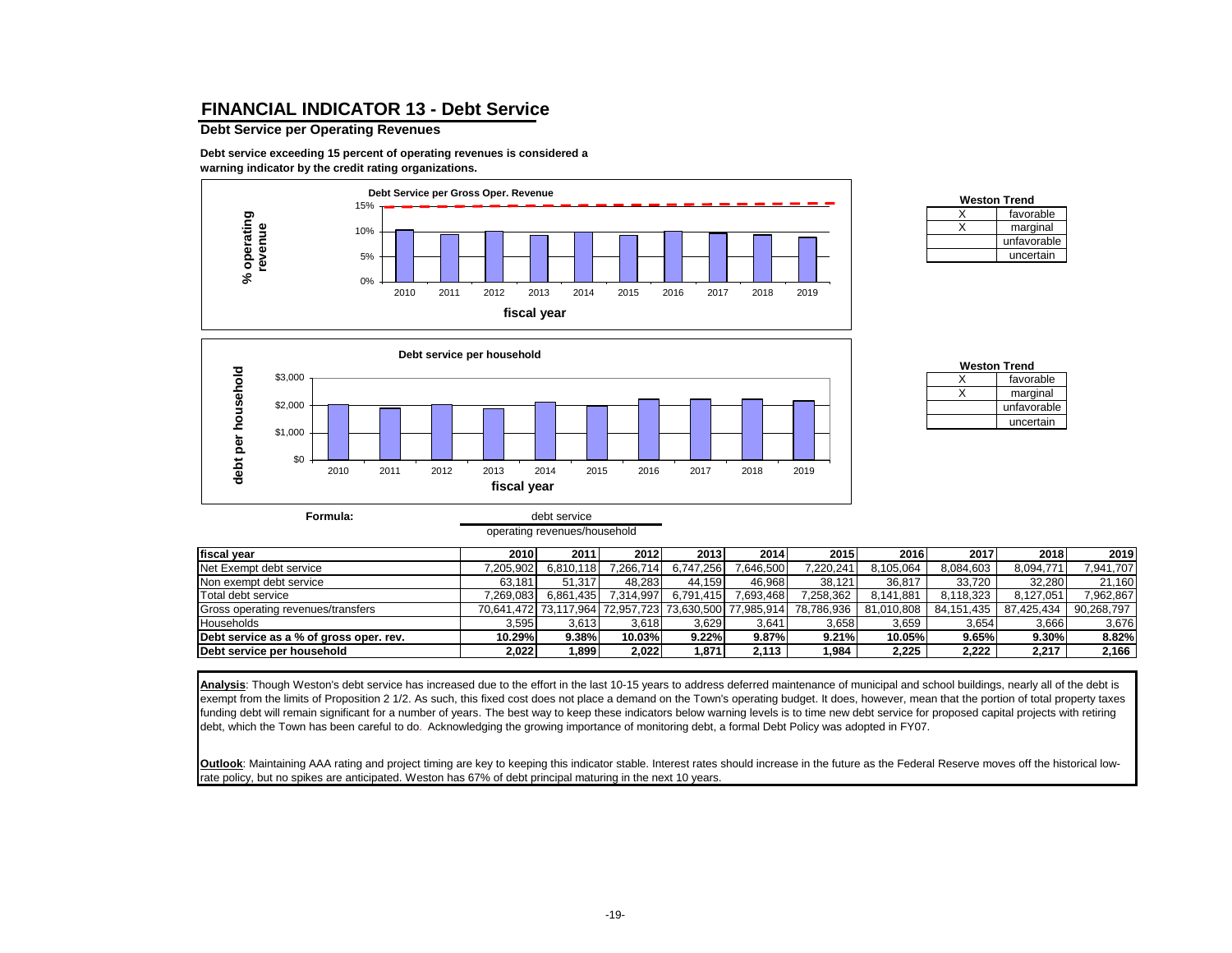### **FINANCIAL INDICATOR 14 - Long Term Debt**

**Long Term Debt as a Percent of Assessed Valuation Assessed Valuation Assessed Valuation** 10% 8% 5% 3% 0% 2010 2011 2012 2013 2014 2015 2016 2017 2018 2019 **fiscal year Formula:** outstanding long term debt assessed valuation

**Overall debt exceeding 10 percent of assessed valuation is considered a warning indicator by the credit rating organizations.**

X favorable  $X \qquad \qquad$  marginal unfavorable uncertain **Weston Trend**

| <b>Ifiscal vear</b>                         | 2010       | 2011       | 2012       | 2013       | 2014                                                                                                               | 2015       | 2016       | 2017       | 2018                        | 2019       |
|---------------------------------------------|------------|------------|------------|------------|--------------------------------------------------------------------------------------------------------------------|------------|------------|------------|-----------------------------|------------|
| outstanding long term debt                  | 57.744.457 | 67.690.004 | 62.474.332 | 74.723.333 | 71.425.000                                                                                                         | 87.927.000 | 85.069.900 | 83.772.258 | 76.514.000                  | 72,073,500 |
| assessed valuation                          |            |            |            |            | 5,232,011,700 5,260,804,800 5,223,472,800 5,195,430,200 5,340,928,200 5,612,459,200 5,861,486,000 5,941,014,800 5, |            |            |            | 6,016,114,900 6,106,168,300 |            |
|                                             |            |            |            |            |                                                                                                                    |            |            |            |                             |            |
| Long term debt as a % of assessed valuation | .10%       | .29%       | .20%       | .44%       | 1.34%                                                                                                              | . .57%     | .45%       | .41%       | 1.27%                       | .18%       |

Analysis: This financial indicator is evaluated by the credit rating organizations because it is a measure of both a community's debt burden as well as its level of effort in investing in its capital facilities. Weston has a strong profile, and positive outlook because of its high values and capacity to borrow.

**Outlook**: Long-term debt continues to stay at a manageable level. However, if more substantial capital projects are approved each year, this could become a burden to taxpayers. The Town's position to exclude debt from the Operating Budget is seen as very positive and very conservative and directly affects the AAA rating. The use of CPA and MWRA lending at 0% as well as refunding and market conditions have all contributed to the favorable level of this indicator. Weston also has 67% of debt principal maturing in the next 10 years.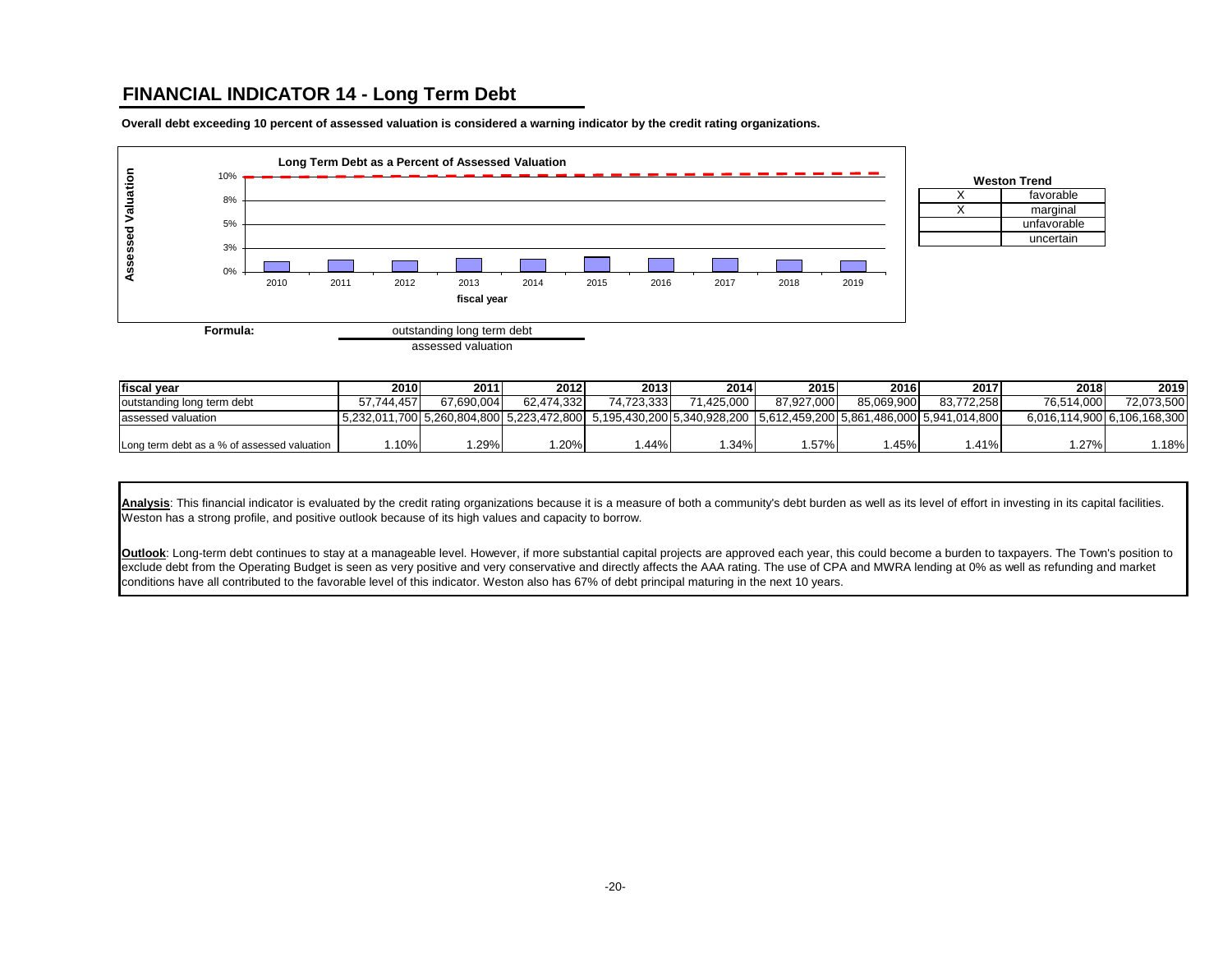### **FINANCIAL INDICATOR 15 - Reserves/Fund Balance**

**Declining reserves as a percentage of operating revenues is considered a warning indicator. The Government Finance Officers Association recommends that undesignated fund balance be between 5-15 percent of operating revenues.**



**Formula:**

#### Undesignated Fund Balance

Operating Revenues

| fiscal vear                           | 2010       | 2011      | 2012         | 2013                             | 2014       | 2015       | 2016       | 2017       | 2018      | 2019                  |
|---------------------------------------|------------|-----------|--------------|----------------------------------|------------|------------|------------|------------|-----------|-----------------------|
| Undesignated fund balance (unaudited) | 5,624,582  | 4,331,313 | 4.901.251    | 4,459,884                        | 5,245,909  | 3,469,217  | 4.441.949  | 5,287,411  | 6,269,137 | 332,514               |
| Und. fund bal. (incl. adj. free cash) | 4,255,473  | 3,463,758 | 3,853,659    | 3,182,126                        | 4,039,334  | 2,581,323  | 3,613,421  | 4,373,690  | 5,326,120 | 6,347,619             |
| Stabilization fund                    | ,404,907   | .695,880  | ,975,743     | 2,234,505                        | 2,521,408  | 2,806,504  | 3,086,497  | 3,094,663  | 3,137,275 | 3,206,916             |
| <b>Other Reserves</b>                 | .256.397   | .556,022  | .977,335     | 2,141,710                        | 2.175.998  | 1,656,266  | 892,541.   | 2,037,667  | 2,306,582 | 2,275,362             |
| Net operating revenues                | 63,435,564 |           |              | 66,307,846 65,691,009 66,883,244 | 70,314,229 | 71,759,899 | 72,905,744 | 76,066,832 |           | 79,330,663 82,327,090 |
| Undesignated fund balance as a % of   |            |           |              |                                  |            |            |            |            |           |                       |
| net operating revenues*               | 8.9%       | 6.5%      | 7.5%         | 6.7%                             | 7.5%       | 4.8%       | 6.1%       | 7.0%       | 7.9%      | 8.9%                  |
| Free cash + Stabilization fund +      |            |           |              |                                  |            |            |            |            |           |                       |
| <b>Other Reserves as a % of net</b>   |            |           |              |                                  |            |            |            |            |           |                       |
| operating revenue*                    | 10.9%      | 10.1%     | <b>11.9%</b> | 11.3%                            | 12.4%      | 9.8%       | 11.8%      | 12.5%      | 13.6%     | 14.4%                 |

Anaylsis: Undesignated Fund Balance and Free Cash are two similar measures of the Town's reserves. The first figure is from the Town's audited balance sheet while the latter is to be certified by the Department of Revenue. Reserves are one measure of the Town's ability to withstand financial emergencies and changes in the economy. The Town has made a concerted effort since FY06 to create and add to a Stabilization Fund and a variety of other targeted reserves. Since then, even during the economic downturn, the Town has made steady progress toward meeting the Government Finance Officers Association's recommendation that reserves be 5 - 15% of operating revenues. "Other Reserves" are comprised of the reserve accounts called for in the 2006 Reserve Policy, including contingency accounts for employee benefits, facilities maintenance, overlay for abatements and the Finance Committee Reserve Fund. To keep reserves within the recommended range and to move closer to reserve targets, the reserve policy was revised in FY17. Reserves increased in FY19 and this was primarily due to the annual 6% increase in facilities maintenance per the reserve policy. There were 8 sick and vacation time payouts (\$142K) from retirements in FY2019, which led to the decrease in Other Reserves in FY19.

**Outlook**: Reserve targets need to be updated over time to keep up with growing net operating revenues. Reserve targets were reviewed in FY17 and a new policy was adopted to maintain appropriate and sufficient reserves. This policy should be reviewed on an ongoing basis to ensure appropriate levels are attained.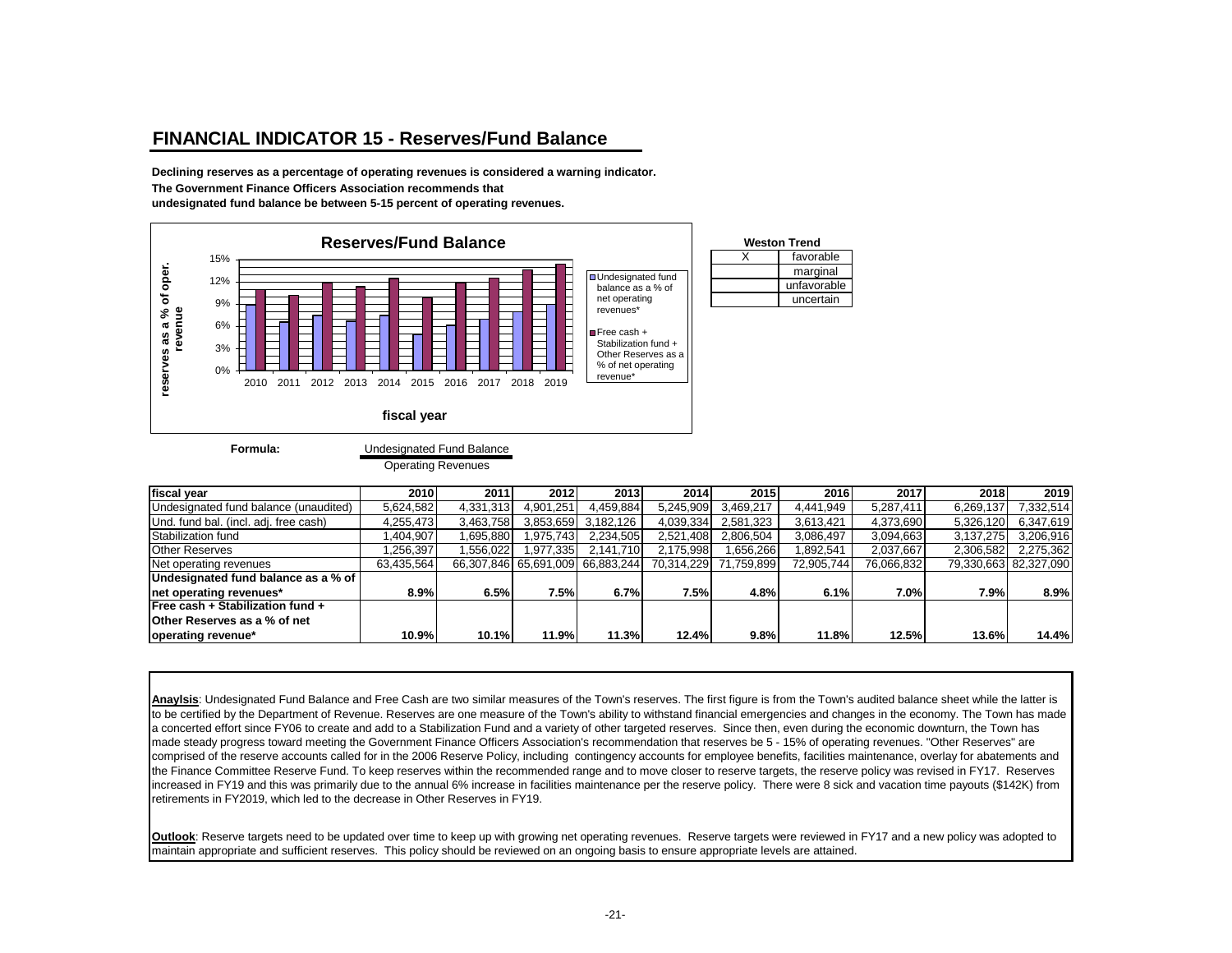# **FINANCIAL INDICATOR 16 - Population**



**Rapid changes in population which may affect service levels may be considered a warning indicator.**

| Age Demographic                   | 2000*  | 2011   | 2012   | 2013   | 2014   | 2015   | 2016   | 2017   | 2018   | 2019   |
|-----------------------------------|--------|--------|--------|--------|--------|--------|--------|--------|--------|--------|
| 0-17 years old                    | 3,532  | 2.954  | 2,945  | 2,870  | 2,822  | 2,709  | 2,701  | 2.644  | 2,670  | 2,562  |
| $18 - 34$ years old               | .084   | .883   | .968   | 2,008  | 2,056  | 2,044  | 2,113  | 2.101  | 2,094  | 2,063  |
| $35 - 59$ years old               | 4.390  | 3.911  | 3,928  | 3,872  | 3,859  | 3,803  | 3.410  | 3,699  | 3,723  | 3,613  |
| 60 years and older                | 2.463  | 2,723  | 2,763  | 2,814  | 2,832  | 2,833  | 3.246  | 2.942  | 2,990  | 2,894  |
| <b>lunknown</b>                   |        |        |        | 16 I   |        |        |        |        |        |        |
| <b>Total</b>                      | 11.469 | 11.478 | 11,608 | 11.580 | 11.581 | 11.391 | 11.472 | 11.388 | 11.486 | 11,138 |
|                                   |        |        |        |        |        |        |        |        |        |        |
| students in Weston public schools | 2,215  | 2,304  | 2,322  | 2.281  | 2,206  | 2,139  | 2,111  | 2,104  | 2,104  | 2,103  |

*\* 2000 is U.S. census data with 5-19 and 20-34 ranges*

**Analysis**: Weston's population has decreased by 3% in FY19. The school-aged population of the Town has dropped over the past 10 years, and the student population for Weston's public schools has also dropped in this timeframe. A decrease in students can reduce expenditures, but it may also reduce the many intergovernmental revenues and grants that are distributed according to population. That impact has been minimal since the Town does not rely heavily on State or Federal funding. The 60 years and older group makes up 26% of the population.

**Outlook**: The population of residents 60 years of age and older has steadily increased since 2010, creating additional demand for Council on Aging services. A COA needs assessment was completed in FY19 potentially impacting future operating and/or capital budgets. If current 40B projects are approved, this could dramatically increase the population in Weston, potentially requiring more services that will impact future budgets, mainly the school budget.